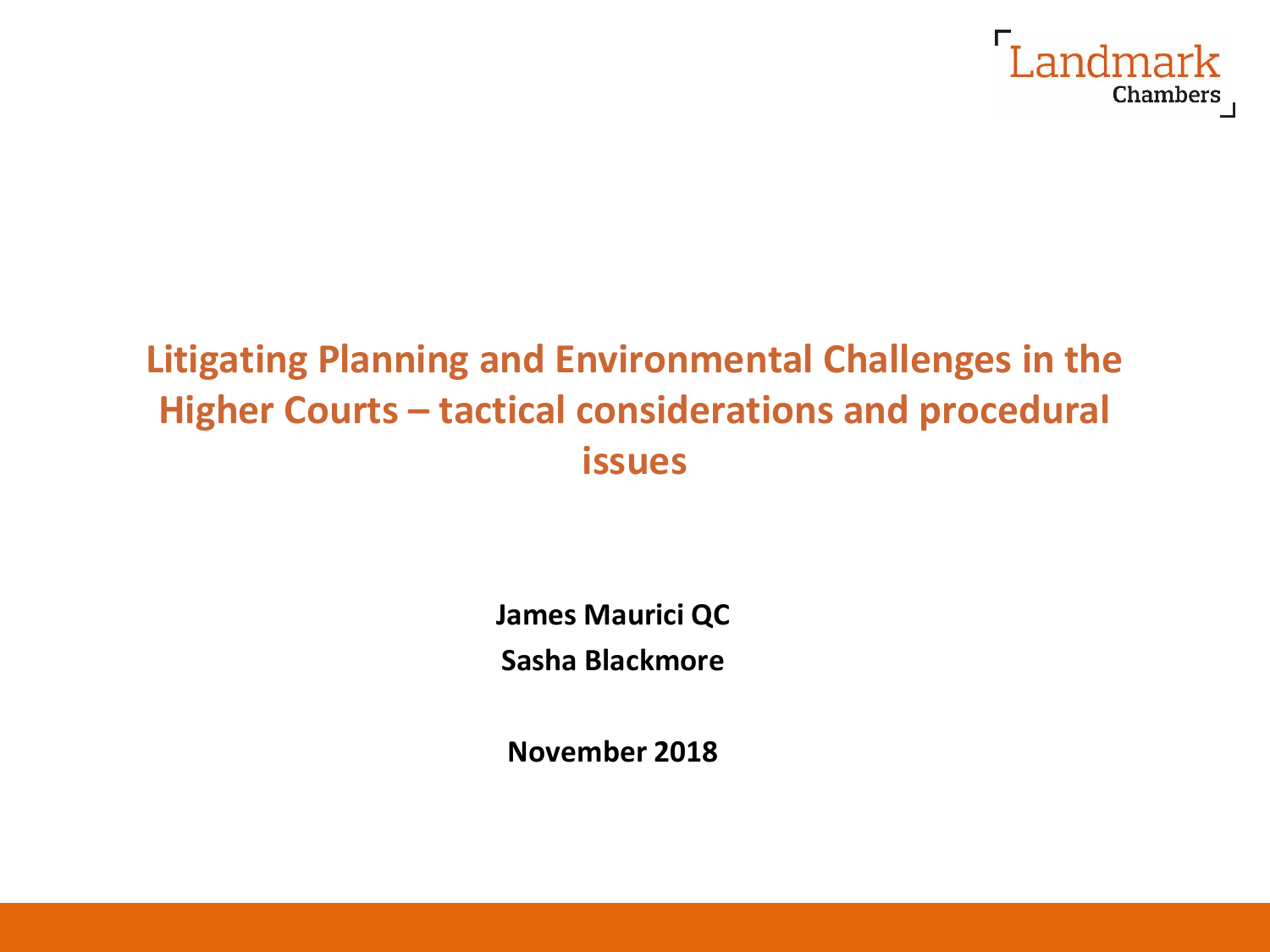

## **Overview**

- A. Getting Started
- B. Permission Stage
- C. Post Permission
- D. Substantive Hearing
- E. Settlement
- F. Judgment and Post Judgment Issues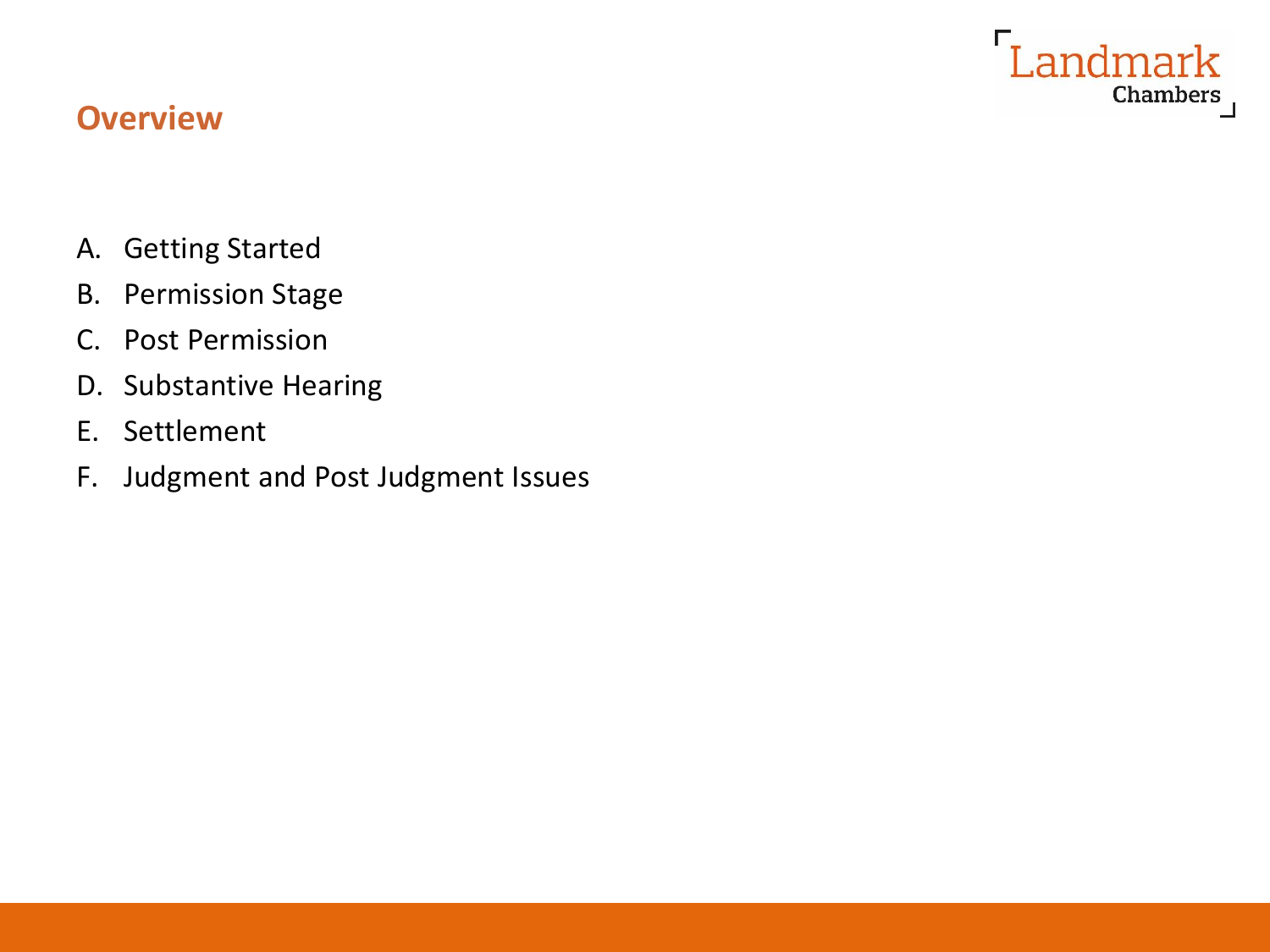

## **A. Getting Started**

- Pre-Action
- Forum
- Approach to Pre-Permission Pleadings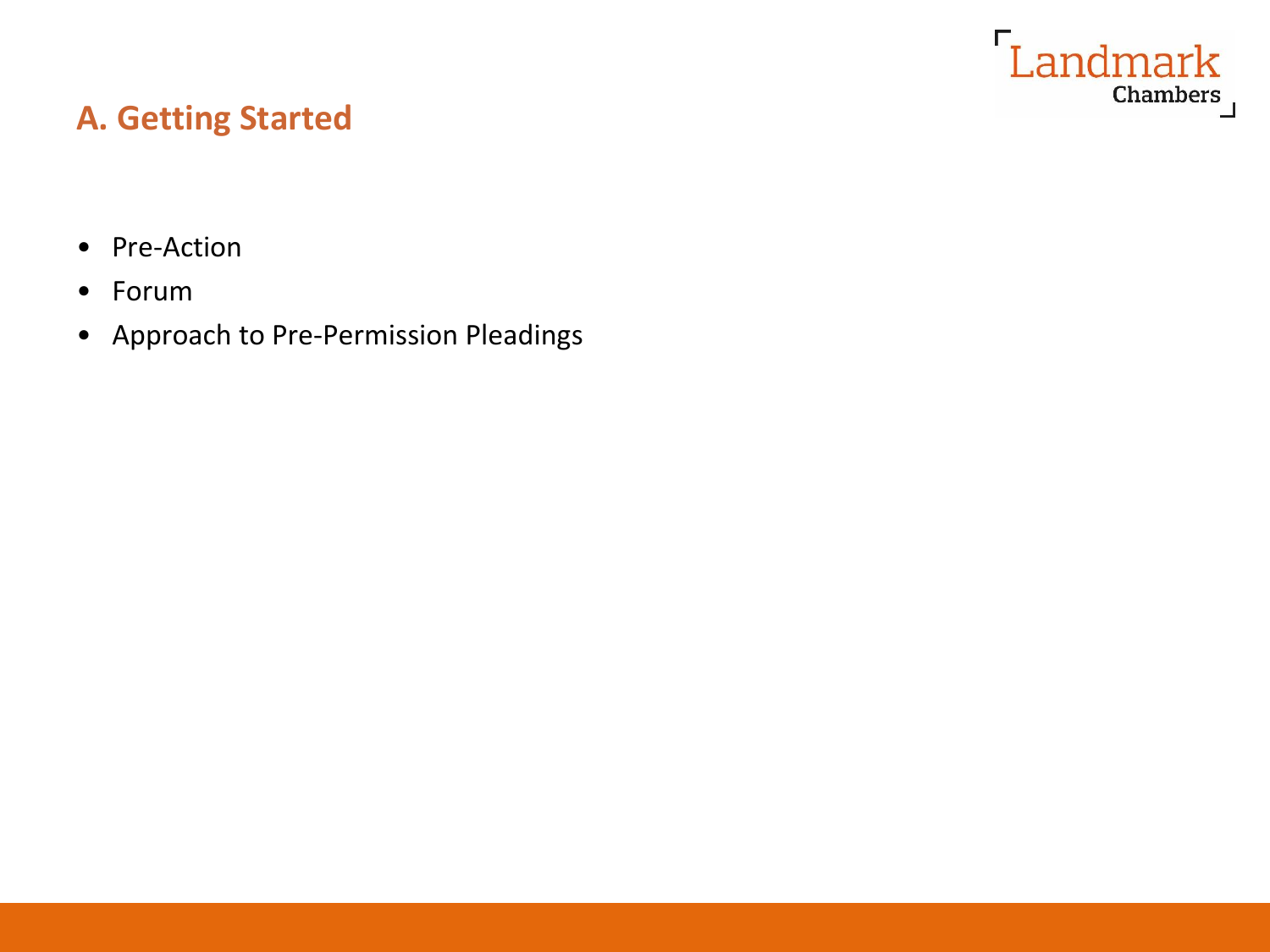## **A. Getting Started – Pre-action (1)**

#### **1. Pre-action - Cs**

- Compliance/non-compliance with the PAP process
	- Compatibility with 6 week time limit?
	- N/A in urgent cases
	- The risks of not complying
- Cs Duty of Candour
- Pre-action specific disclosure
- EIR and FOIA requests

#### **2. Pre-action - Ds**

- When to respond/ when not to respond?
- Mediation and ADR
- Consenting to Judgment
- Costs of pre-action
- D's Duty of Candour: does it apply pre-permission?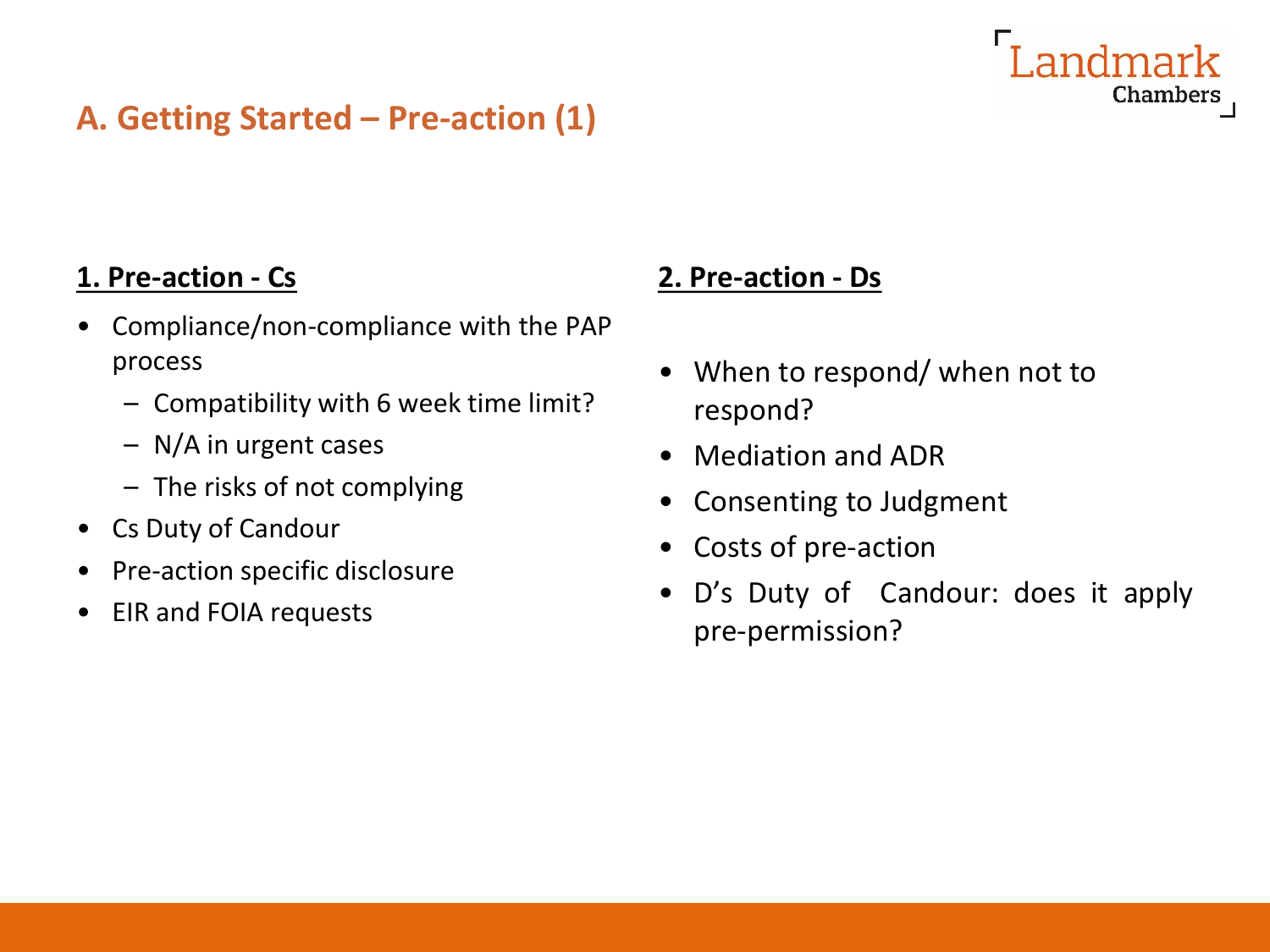## **A. Getting Started – Pre-action (2)**

#### **3. Pre-action requests: C**

• Request for documents "*requests for information and documents made at the preaction stage should be proportionate and should be limited to what is properly necessary for the claimant to understand why the challenged decision has been taken and/or to present the claim in a manner that will properly identify the issues*" (emphasis added)

#### **4. Pre-action correspondence D**

Response to requests for information/documents "*The defendant should comply with any request which meets these requirements unless there is good reason for it not to do so"*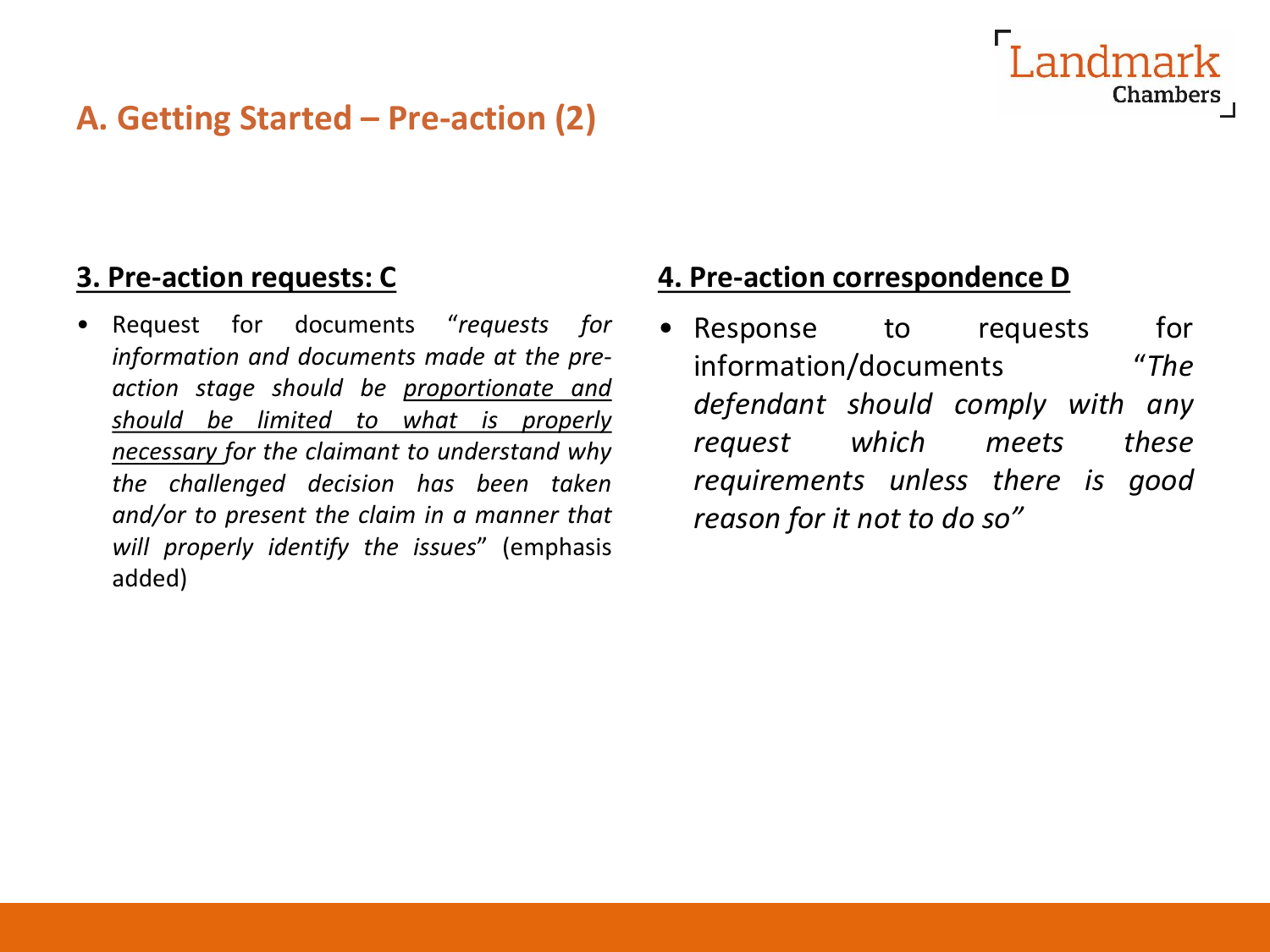## **A. Getting Started – Pre-action (3) - Claimant**

#### **5. Claimant Duty of Candour**

• The duty esp. applicable in (a) making claim; and (b) if seeking urgent consideration/interim relief;

andmark

- Duty to set out all the relevant facts, including those which both support and undermine case and give the Court the "*full picture*": see the JR Guide at para 6.4 and 14.1.4;
- Includes facts C would have known about had proper and necessary inquiries been made: see e.g. *R Lloyds Corp. ex p Briggs* [1993];
- A specific requirement to disclose rights of appeal, and whether they have been used, and any statutory provision that appears to exclude jurisdiction: see e.g*. R v Humberside CC, ex p Bodgal* (1992);
- May not enough to comply with the duty to provide relevant documents: *R (Khan) v SSHD* [2016] EWCA Civ 416;
- Duty is a continuing one *R (Bilal) v SSHD* [2014] (IAC) does not end on lodgement of permission/interim relief papers, if circs change duty immediately inform other parties and Court;
- Consequences if not comply: (i) costs; (ii) refusal of permission: *Peerless Limited v Gambling Regulatory Authority (Mauritius)* [2015] (PC).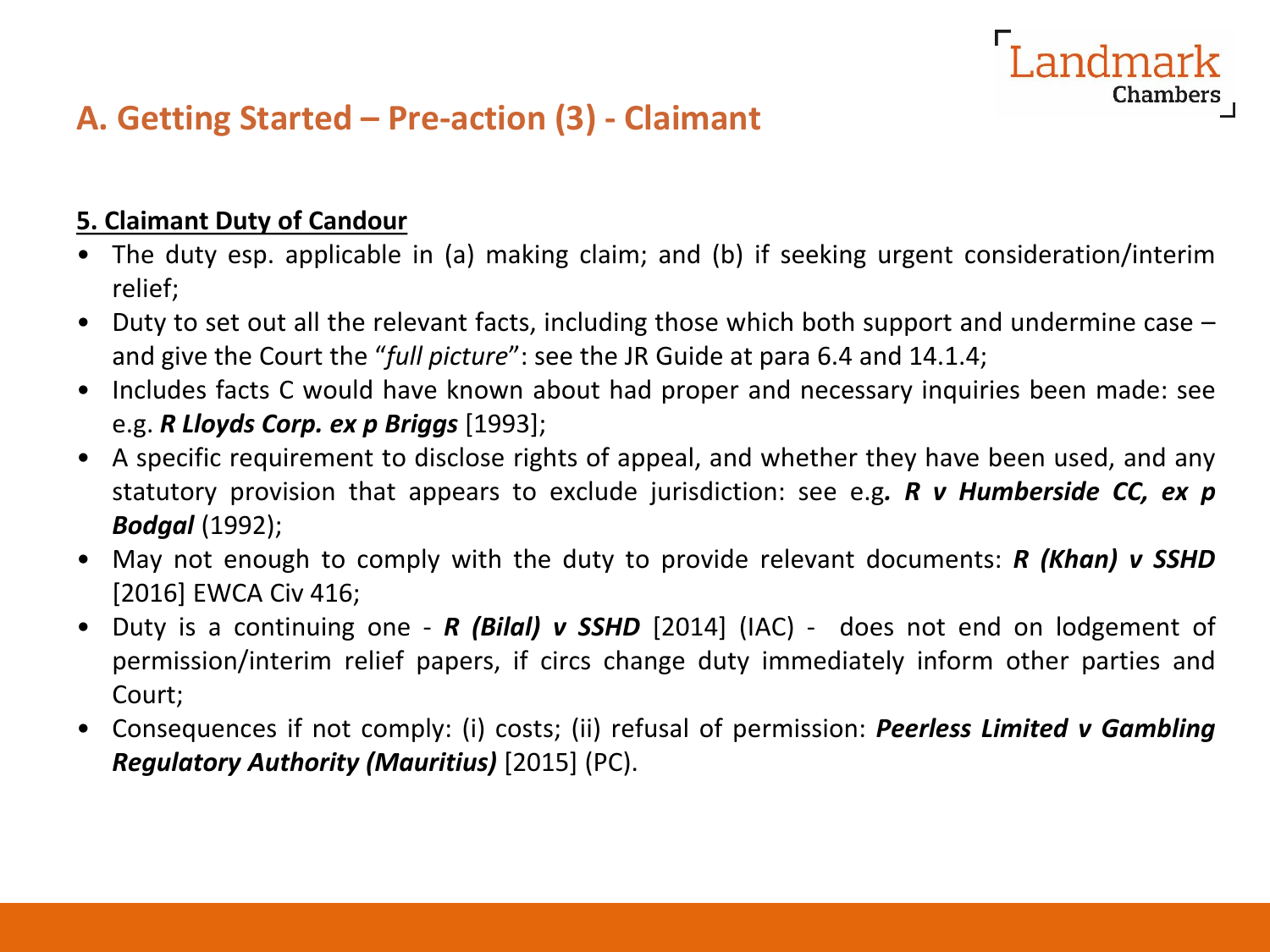## **A. Getting Started – Pre-action (4) - Defendant**

#### **6. The Defendant Duty of Candour Pre-Action**

- The scope of DoC is not set out in the CPR or a PD.
- Absent a specific disclosure order (rare) does it even apply?
- DoC is (primarily?) to the Court query whether it even applies pre-action. See e.g. Lord Carswell in *Tweed* [2007] *"the obligation resting on a public authority to make candid disclosure to the court of its decision making process, laying before it the relevant facts and the reasoning behind the decision challenged"2;* Laws LJ in *R (Quark) v FCO* [2002] "*assist the court with full and accurate explanations of all the facts relevant to the issue the court must decide";* Lord Donaldson MR (*R v Lancashire CC ex p Huddleston*) [1986], "*one of partnership based on a common aim, namely the maintenance of the highest standards of public administration"*

- Much of DoC caselaw applied under the old rules, where D became engaged post-permission. D is not *required* to serve an AoS or SGR; the sanction is not appearing at the OPH without leave
- "*Guidance on discharging the duty of candour and disclosure in judicial review proceedings"* (2010, TSols) considers "*the duty of candour applies as soon as soon as the department is aware that someone is likely to test a decision or action affecting them. It applies to every stage of the proceedings including letters of response under the pre-action protocol, summary grounds of resistance, detailed grounds of resistance, witness statements, and counsel's … submissions".*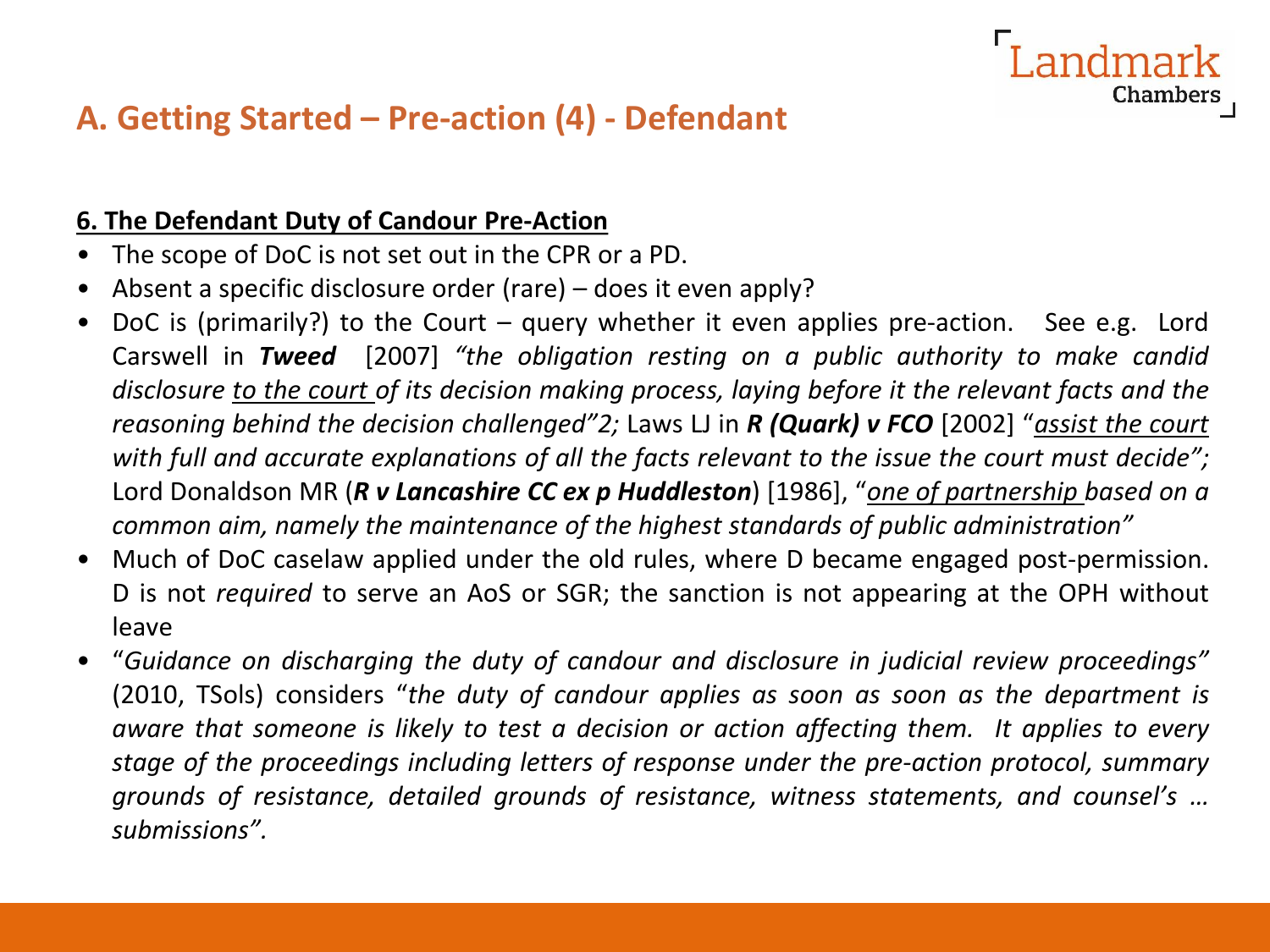## **A. Getting Started – Pre-action (5) - Claimant**

#### **7. Pre-action specific disclosure Orders**

• Can be sought, and ordered, pre-action but such applications very, very rarely successful: see e.g. *BUAV v Secretary of State for the Home Department* [2014] EWHC 43 (Admin) and *K v Secretary of State for Defence* [2014] EWHC 4343 (Admin).

- In *BUAV* Court said no examples of successful applications, but soon after *R. (National Association of Probation Officers) v Secretary of State for Justice* [2014] EWHC 4349 (Admin): rare example of grant of pre-action disclosure for proposed JR of plan to restructure probation services. Disclosure ordered of certain documents relating to test reports on the proposed restructure.
- In these JRs 3 month time limit applicable but where 6 weeks …
- More generally, the right time for disclosure applications by C is post D's DGR and evidence.
- Need some really very good reason for applying before that stage reached.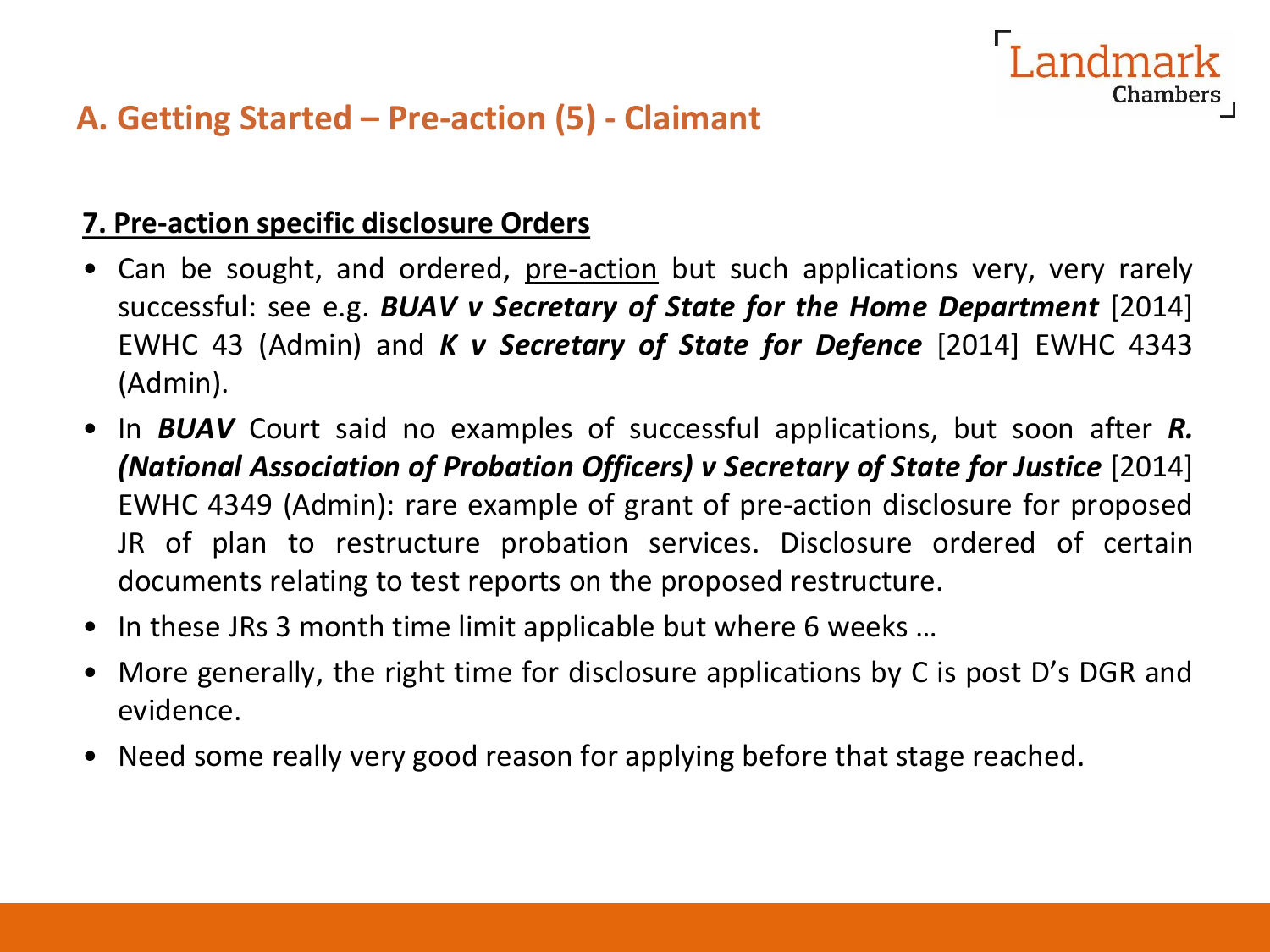## **A. Getting Started – Pre-action (6) - Claimant**

#### **8. EIA/FOIA:**

Benefits to C of EIR (NB if environmental information – widely defined – then EIR not FOIA applies):

- (i) no relevance test;
- (ii) can request from non-parties (if a public authority NB very wide after *Fish Legal* includes utility companies) and at any stage;
- (iii) burden on authority to justify non-disclosure;
- (iv) cost;
- (v) no restriction on subsequent use.
- But timing is a an almost fatal negative; especially if authority says "no" and one needs to go to ICO or Tribunal.
- Little chance will get documents before JR time period: prompt and in any event 3 months (and strict 6 weeks for some cases). May not get before JR resolved!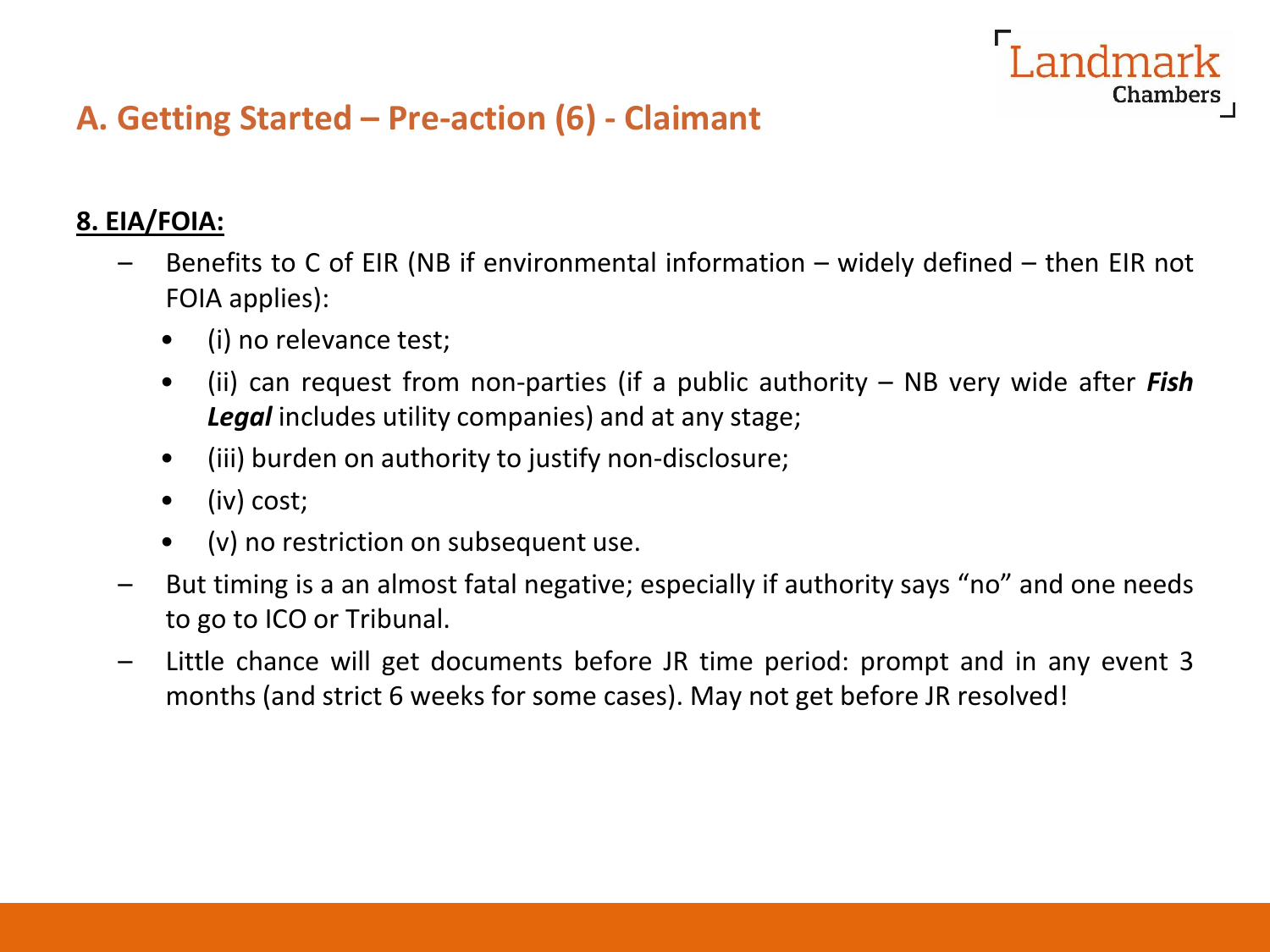## **A. Getting Started (7) - Forum**

## **9. Forum**

- Planning Court (CPR54.21(2)):
	- "*Planning Court claims*" extend beyond planning: Transport and Works Act 1992; wayleaves; highways and other rights of way; CPOs; village greens; "*the enforcement of other statutory schemes*" and "*European Union environmental legislation and domestic transpositions, including assessments for development consents, habitats, waste and pollution control*";

Chambe:

- Plus anything else Planning Liaison Judge transfers in.
- London or the Regional Courts? Speed? Judges less specialist? More D friendly?
- Challenging Forum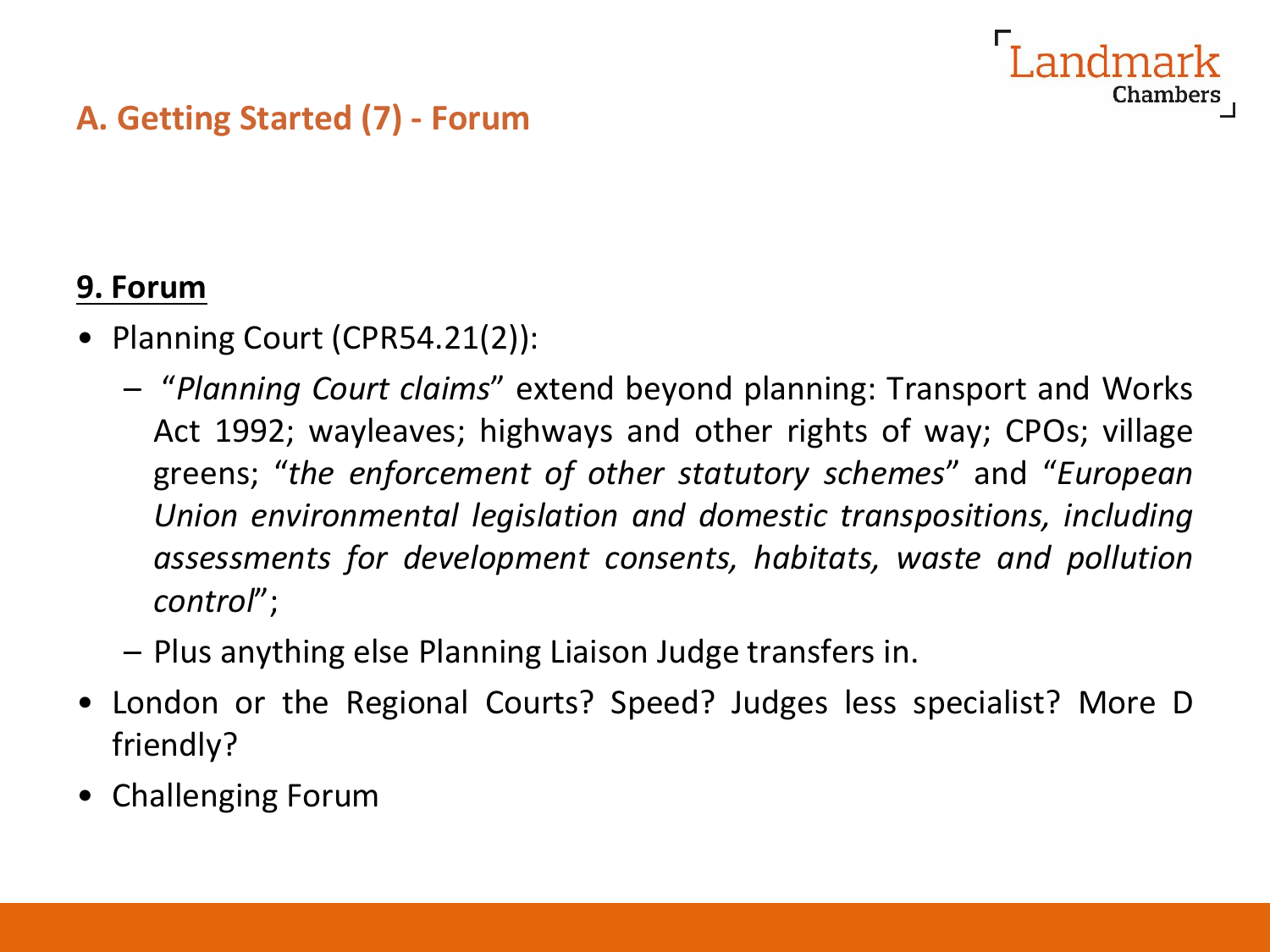## **A. Getting Started (8)**

# Chamber:

## **10. Pre-permission pleadings: C**

- The claim form: don't neglect consideration of content, important bits: IPS, identifying decision(s) challenged; relief sought; Aarhus.
- Facts & Grounds:
	- Length … Airports NPS challenges one of claims was c. 130 pages – Holgate J. made them re-plead to 40
	- The *Boggis* and *ex p Davies* submission …
- CPR Part 18: Further and Better Particulars: use by Cs;
- The art of the C's Reply.

### **11. Pre-permission pleadings: D**

- SGRs: length, evidence
- Strategies for *"scattergun*" cases where "*not practicable to examine every pellet in detail"*, (Simon Brown LJ in *R (Richardson) v North Yorkshire CC* [2004]; appendices, tables, select attachments, key judgments
- Evidence especially if relying on s.31 Senior Courts Act 1981
- Who settles them (Counsel? QC? Solicitor?)
- The knock out blow?
- Seeking costs
- Seeking a TWM marking
- Replying to a C's Reply is this ever a good idea?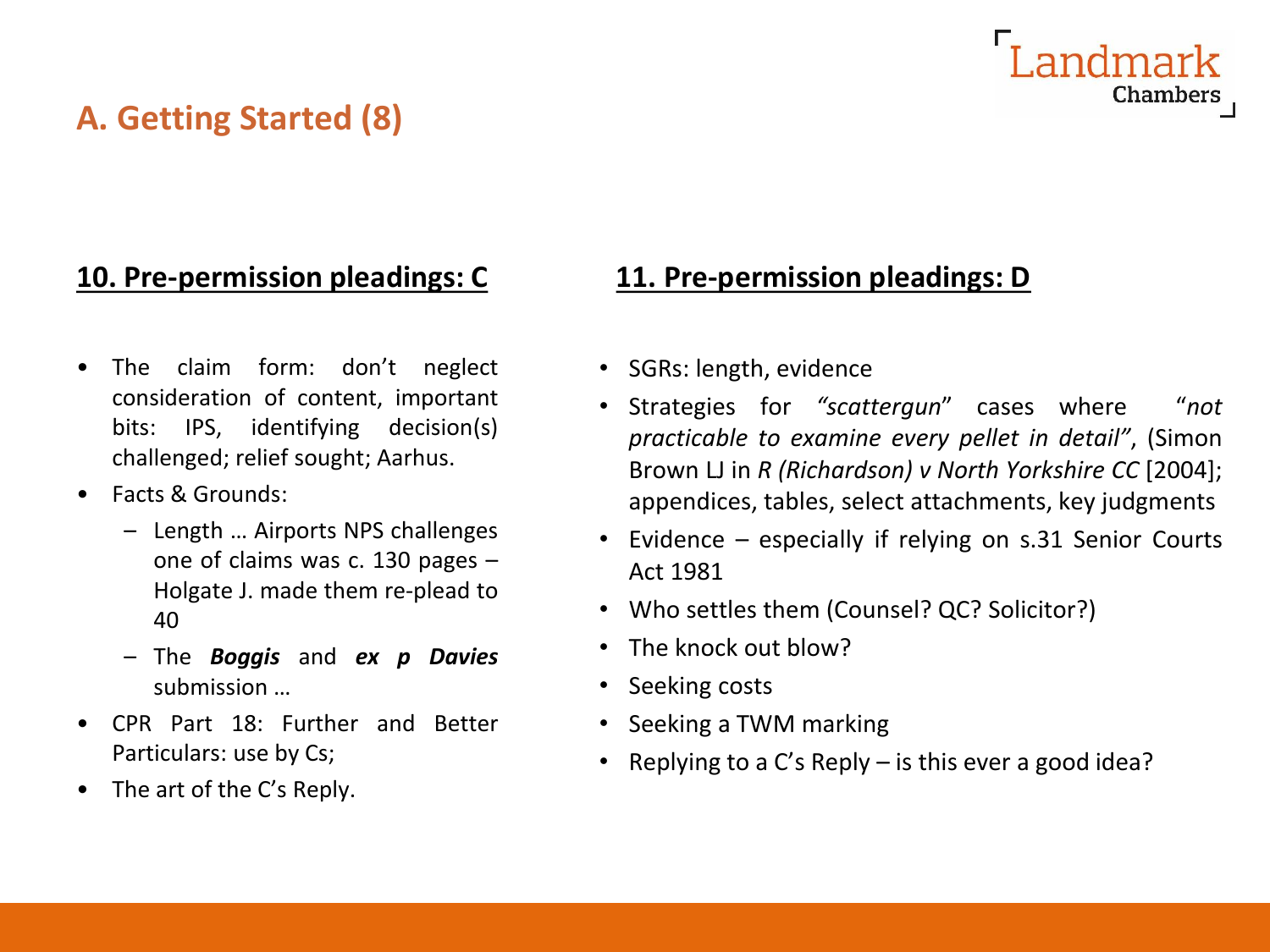## dmark Chambers

## **B. Permission Stage**

- Costs Protection
- Urgency, expedition and interim relief
- Standing / "person aggrieved"
- Alternative Remedy
- S.31 Senior Courts Act 1981
- Oral Permission Hearings
- Delay/Prejudice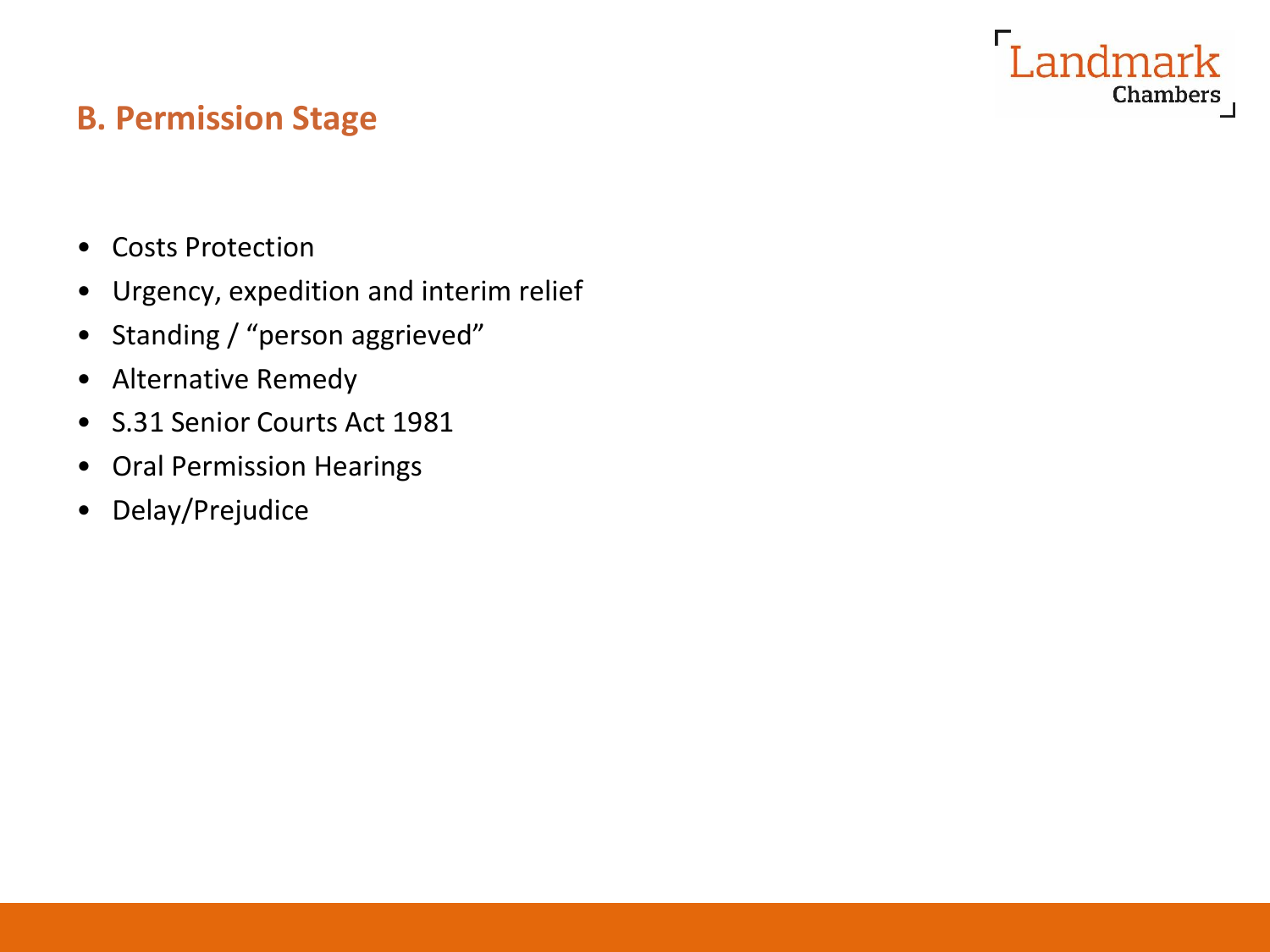## **B. Permission Stage (1) – costs protection**

• Rule changes in force 6 April 2018 following on from the judgment of Dove J. in *R (Royal Society for the Protection of Birds) v Secretary of State for Justice* [2017]. To be covered by Tim Buley.

- Issues:
	- 1] schedule of the claimant's financial resources content;
	- 2] seeking to vary the default caps when to do it;
	- 3] When do Aarhus costs rules apply scope of protection;
	- 4] If Aarhus costs rules do not apply: can a CCO be sought under the Criminal Justice and Courts Act 2015 ("the 2015 Act"): in *Venn* the CA ruled that where a deliberate expression of a legislative intent to exclude cost protection in Aarhus costs rules, "*it necessarily follows that it would not be appropriate to exercise a judicial discretion so as to side-step the limitation (to applications for judicial review) that has been deliberately imposed by … legislation*" (see [33]).
	- 5] What about costs management provisions in CPR 3.12 apply by default only to Part 7 multi-track cases. The Court has the power to direct costs management in any other proceedings, per CPR 3.12(1A). Jackson recommended extending to *"complex"* JRs. Govt. not done so.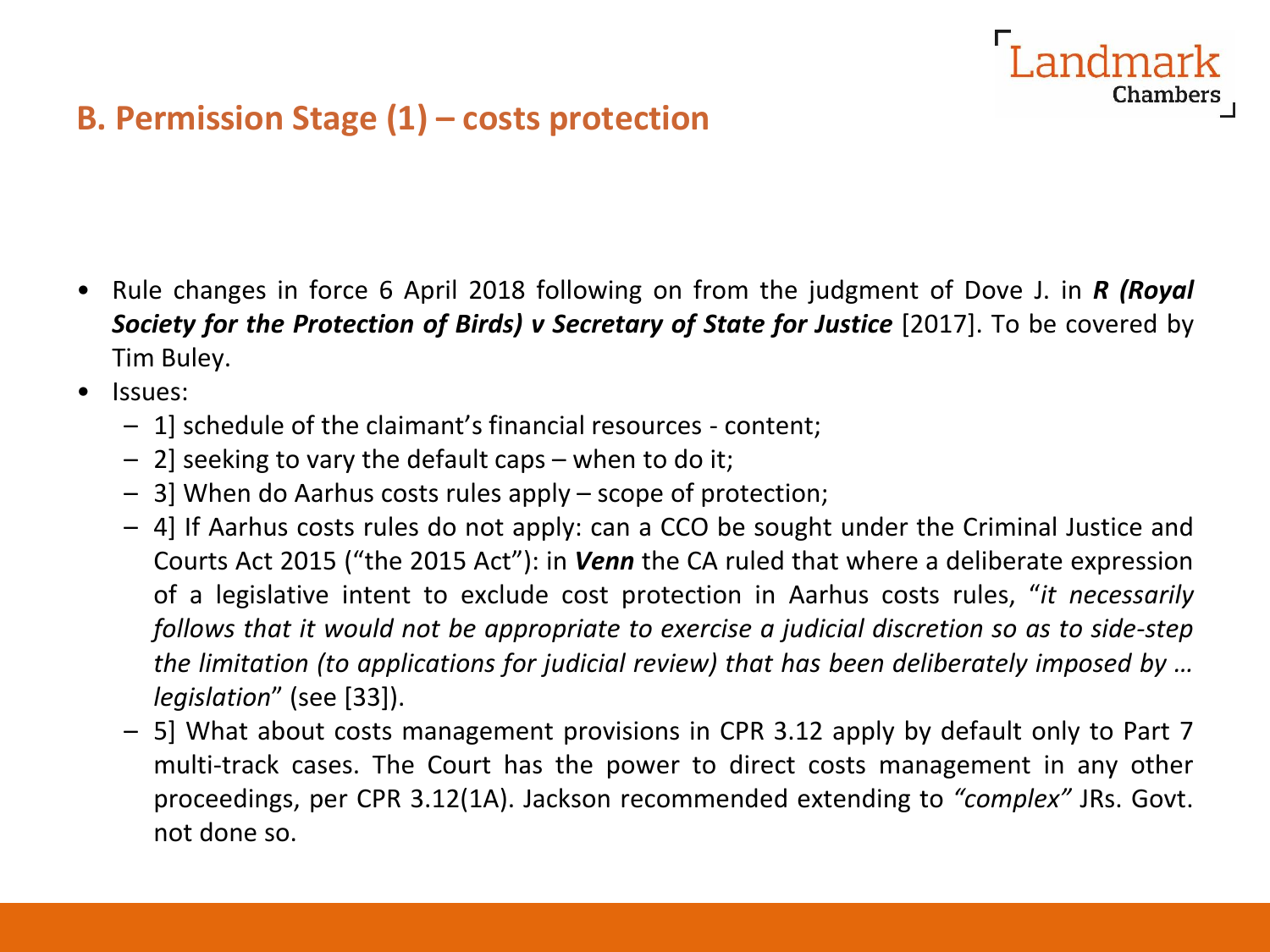## **Permission stage (6) – expedition/urgency/interim relief**

#### **4. expedition/urgency/interim relief**

- $\bullet$  (1) C: N463: when to use?
	- JR Guide "*some litigants and practitioners are misusing, and even abusing, the procedures for seeking urgent adjudication*".

Chambei

- See section 16 of the Guide: warnings clear …
- Can a D or I/P use?
- (2) Interim relief: CPR Part 25 PD: if "*injunction is necessary to prevent significant environmental damage and to preserve the factual basis of the proceedings*":
	- In deciding if cross-UT required consider prohibitive expense;
	- "*make such directions as are necessary to ensure that the case is heard promptly*"
- (3) An exception to alternative remedy rule, seeking interim relief where statutory appeal does not suspend challenged decision if realistic prospect of success and otherwise appeal rights rendered illusory: see *R (ABC Ltd) v Revenue and Customs Commissioners* [2018] going to SC
- (4) Expedition? Is it worth applying for vs timetable for significant planning cases ….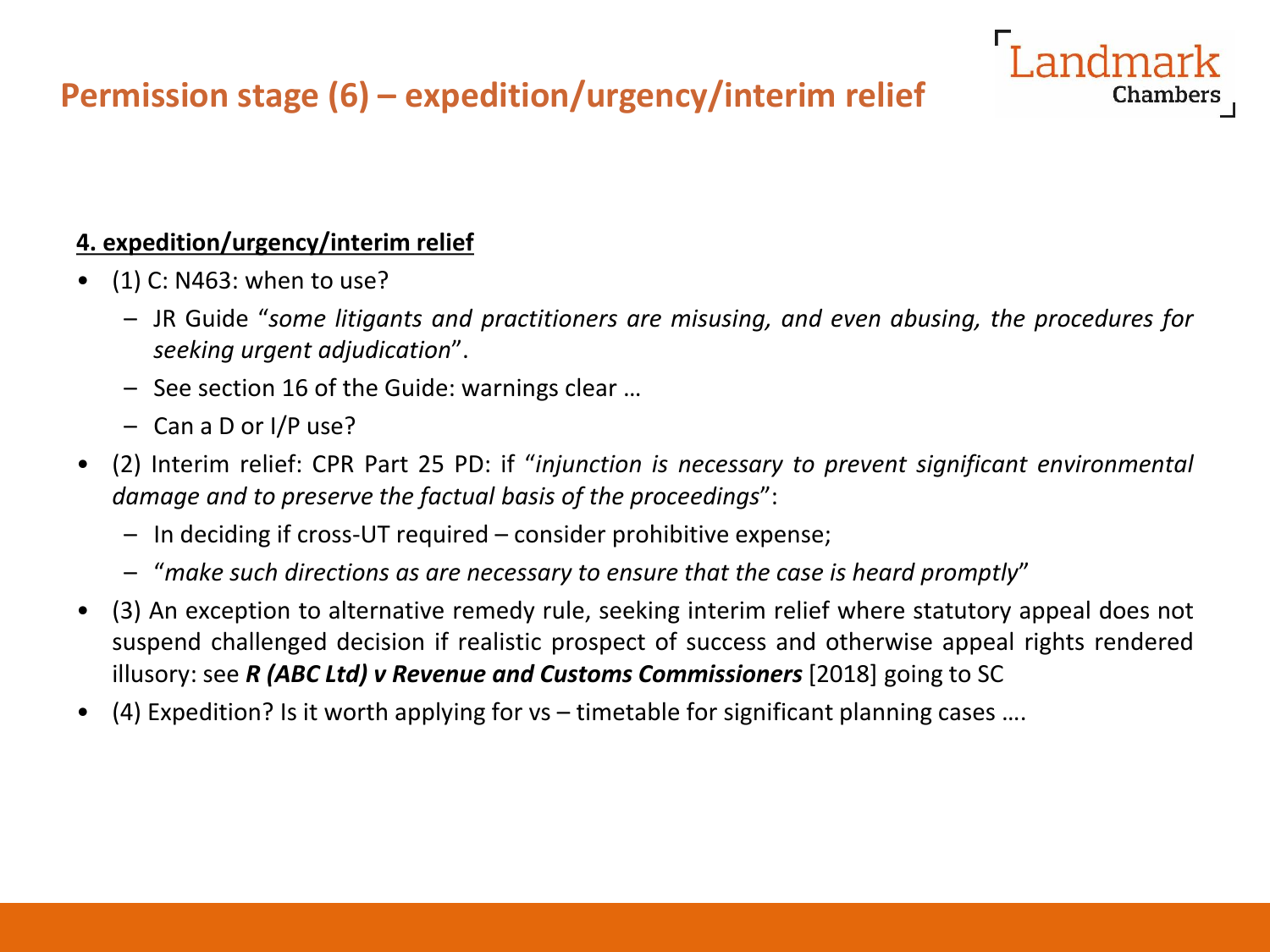# **Permission stage (7a) – Defendant issues**

#### **5. Standing / "person aggrieved"**

- Factors: Nature of decision; directness of impact; grounds on which someone claims to be aggrieved; whether fair opportunity to participate; when made objections before decision taken; *Walton v Scottish Ministers* [2012]. Examples :
	- *Ashton v SSCLG* [2010] representations to Council during planning process insufficient – need to participate at hearing/inquiry

ndmark

Chamber:

- *Zurich Assurance Ltd v Winchester City Council* [2014] enough to participate through agents, even if identity of principal unclear
- *JB Trustees Ltd v SSCLG* [2013] **–** withdrew objection at inquiry; wanting and failing to get ransom strip not enough
- *Norman v Secretary of State for Housing, Communities and Local Government* [2018] – C elected Councillor and member of the planning committee of Herefordshire Council and the Chair of the North Herefordshire Green Party. She lived 10 miles away from the development site and did not have a private interest that would be affected. She had not participated in the appeal. Not a person aggrieved.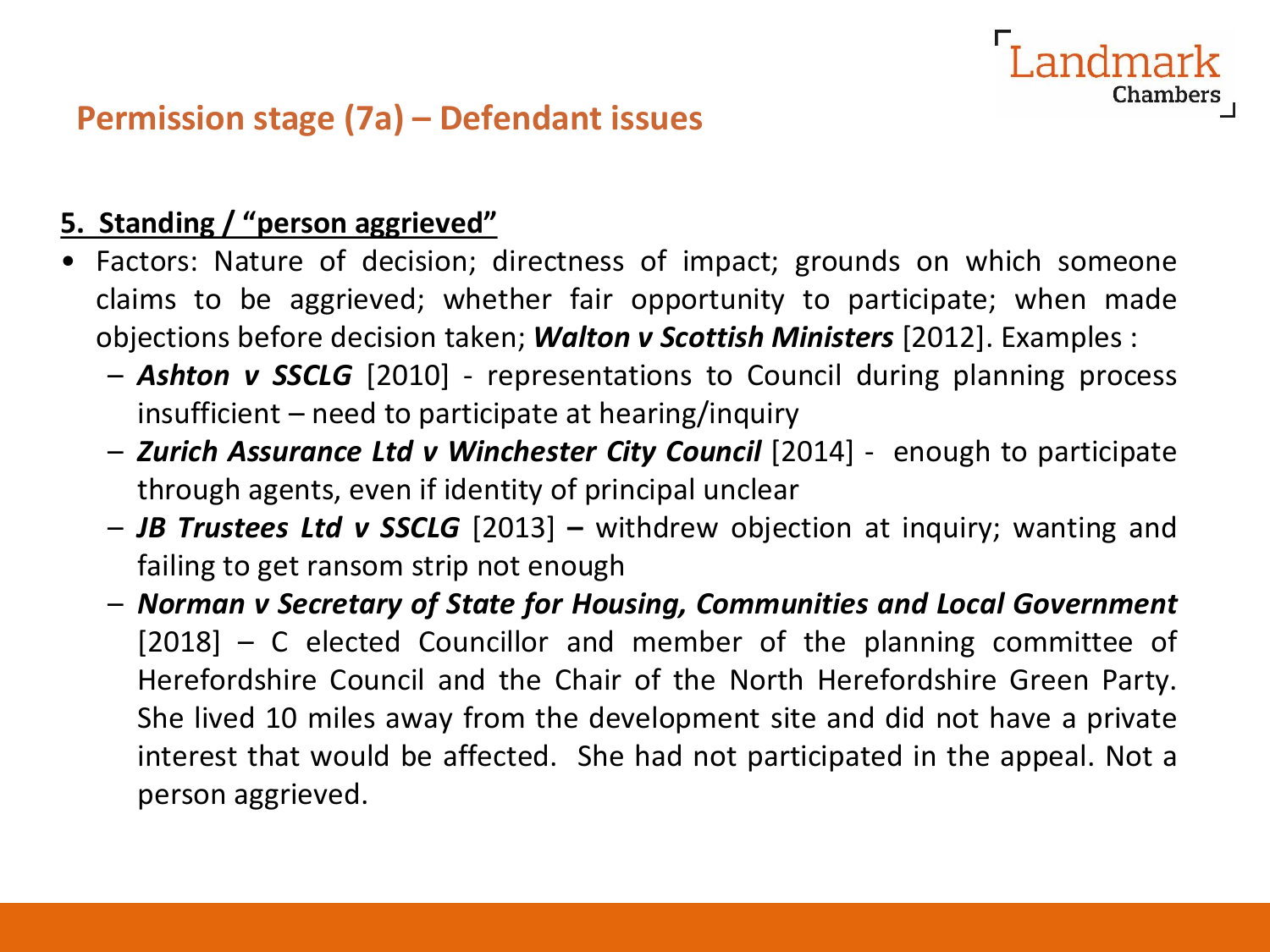## **Permission stage (7b) – Defendant issues**

#### **6. Alternative Remedy**

• *R (Piffs Elm) v Tewkesbury* [2016] – Council biased but statutory appeal to PINS sufficient remedy

- *R (Glencore Energy UK Ltd) v HMRC* [2017] judicial review is remedy of last resort; statutory process for tax appeals was sufficient, promoted proportionate allocation of judicial resources
- *R (Zahid) v Univ of Manchester* [2017], *R (Cowl) v Plymouth CC* [2001] complaints procedures suitable alternative remedy
- *R (Mazz Rafique-Aldawery) v St George's, University of London & Office of the Independent Adjudicator* [2018] - complaints made against higher education institutions to the Office of the Independent Adjudicator were recognised by the courts as being a suitable alternative. Although the OIA did not rule on legal rights and obligations, it did scrutinise the behaviour of higher education institutions to a standard which would reflect that contained in judicial review proceedings and the redress it could provide had a practical flexibility which judicial proceedings lacked.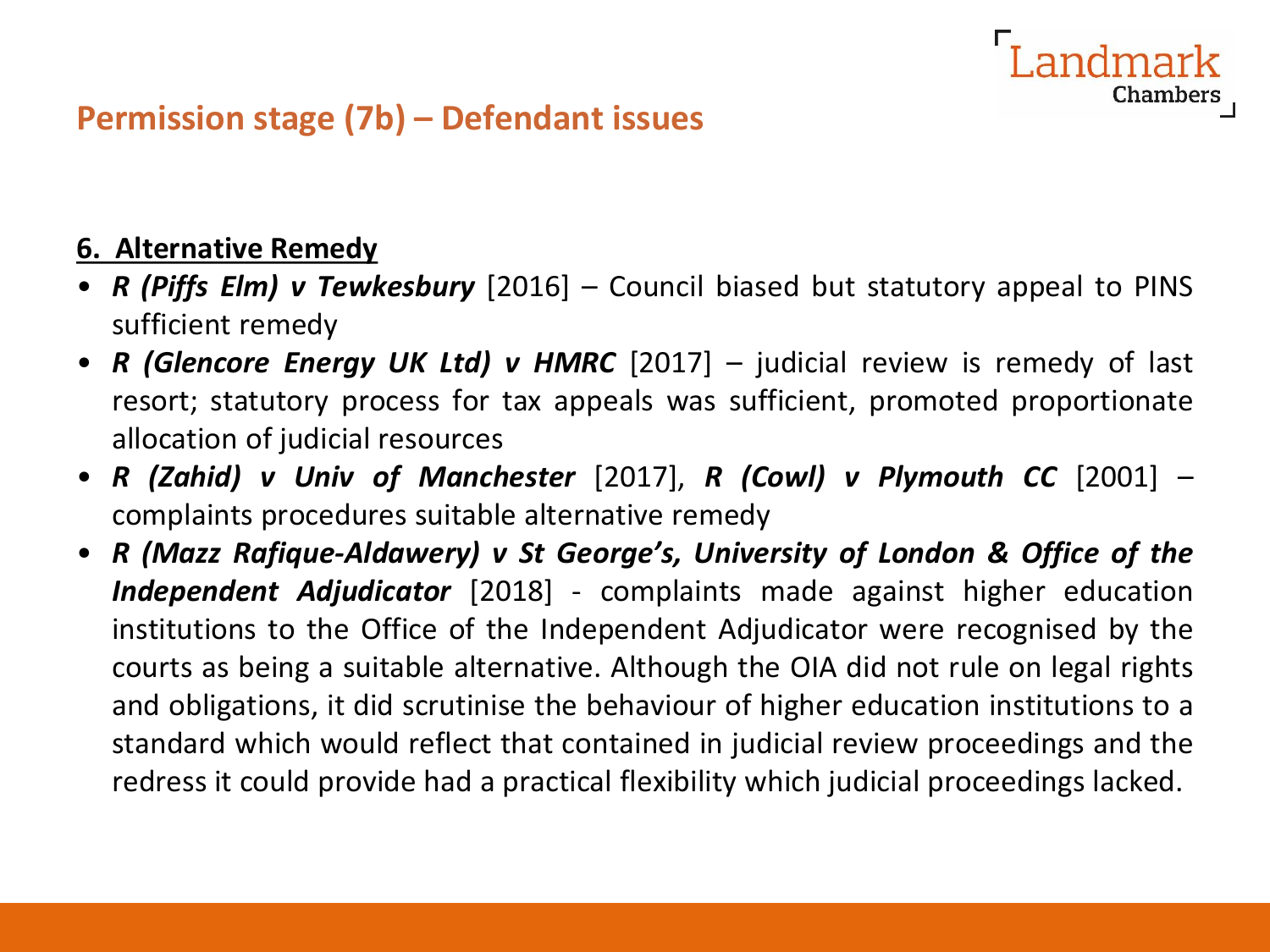# Chamber:

## **B. Permission Stage (8) – oral permission hearings**

## **7. Oral Permission Hearing**

- The 30 minute myth …
- JR Guide if *"either party reasonably believes that the renewed hearing (including judgment) is likely to last more than 30 minutes, that party should inform the ACO as soon as possible of that fact, and of that party's revised time estimate (including judgment)".* If not adjourn, costs …
- Says if tell the Court in advance: Cwill allocate time it considers appropriate
- A worrying trend inviting applications to adjourn … Damned if you do damned if you don't …
- *R (Help Refugees Limited) v SSHD* [2017] EWHC 2727 (Admin) Divisional Court
	- "*The position was compounded by the parties' collusion in giving and maintaining an unrealistically short estimate for the hearing, (three days), when a more realistic estimate was up to five days. This was done so as to achieve an earlier hearing*".
- Knowing your judge ….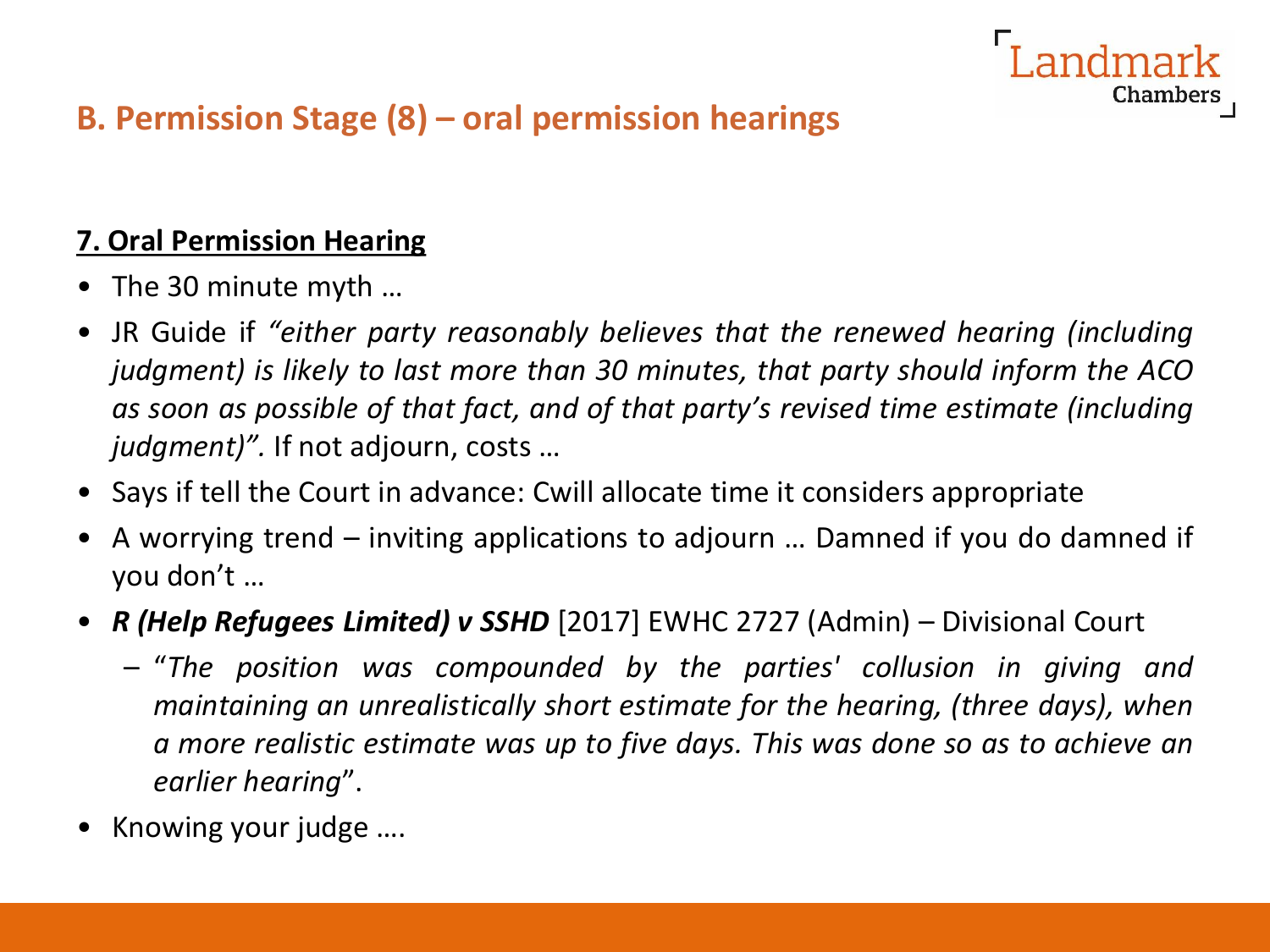## **B. Permission Stage (9) – Delay for a Claimant**

#### **8**. **Delay as a strategy**

• Delaying a development a key objective of planning JRs, sometimes it seems only objective

andmark

Chamber

- The Planning Court; significant cases timetable
- Listing for counsel's availability
- Dealing with interlocutory applications: can delay progress
- The rolled up hearing
- Forum: Regions still faster?
- Appeals … the Achilles heal see e.g. *Shirley*. JR of refusal to call-in scheme or 4,000 dwellings together with a variety of other forms of complementary development. LPA not issued PP despite resolving to grant Dec 16. Call-in refusal also Dec 16. JR launched Feb 17. Heard July 17, Judgment September 2017. Pta sought. Paper decision June 2018!! Heard in CA September 18 on urgent basis. Judgment awaited.

#### **9. Delay as a challenge**

• When (if ever) is a planning permission safe from JR ? The latest case: *R (Thornton Hall Hotel Limited) v Wigan Metropolitan Council* (Kerr J, 23 March 2018)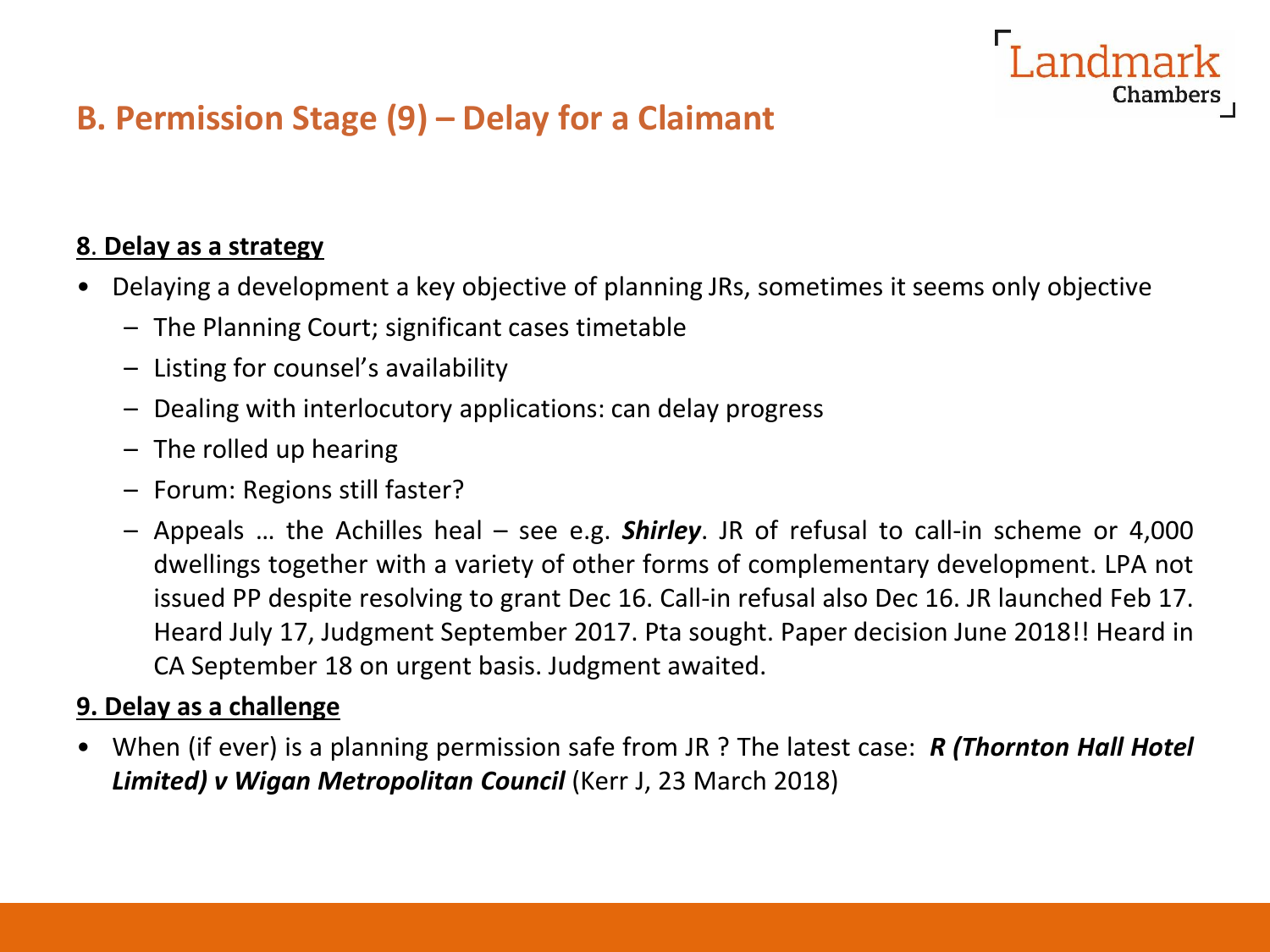## **B. Permission Stage (10) – Defendant Delay and Other Issues**

### **10. Delay/promtness as a defence**

- 6 week rule in planning cases
- 3 months "*promptness*" in other environmental cases
- Promptness does not apply if EU law: *R (Berky) v Newport CC* [2012]
- Prejudice need to raise at permission stage: *Thomas v Albutt* [2015]

### **11. Section 31 Senior Courts Act 1981 "***undue delay***"**

• S.31(6) of the Senior Courts Act 1981 if "undue delay" may refuse leave/relief "*if it considers that the granting of the relief sought would be likely to cause substantial hardship to, or substantially prejudice the rights of, any person or would be detrimental to good administration"*

Chamber

### **12. Section 31 – as amended by the 2015 Act**

- Section 3D: If Court considers "*highly likely that the outcome for the applicant would not have been substantially different"* then it "*must*" refuse leave
- unless disregard for "*exceptional public interest*" (Section 3E)
- Section 3C may consider of its own motion but must consider if Defendant asks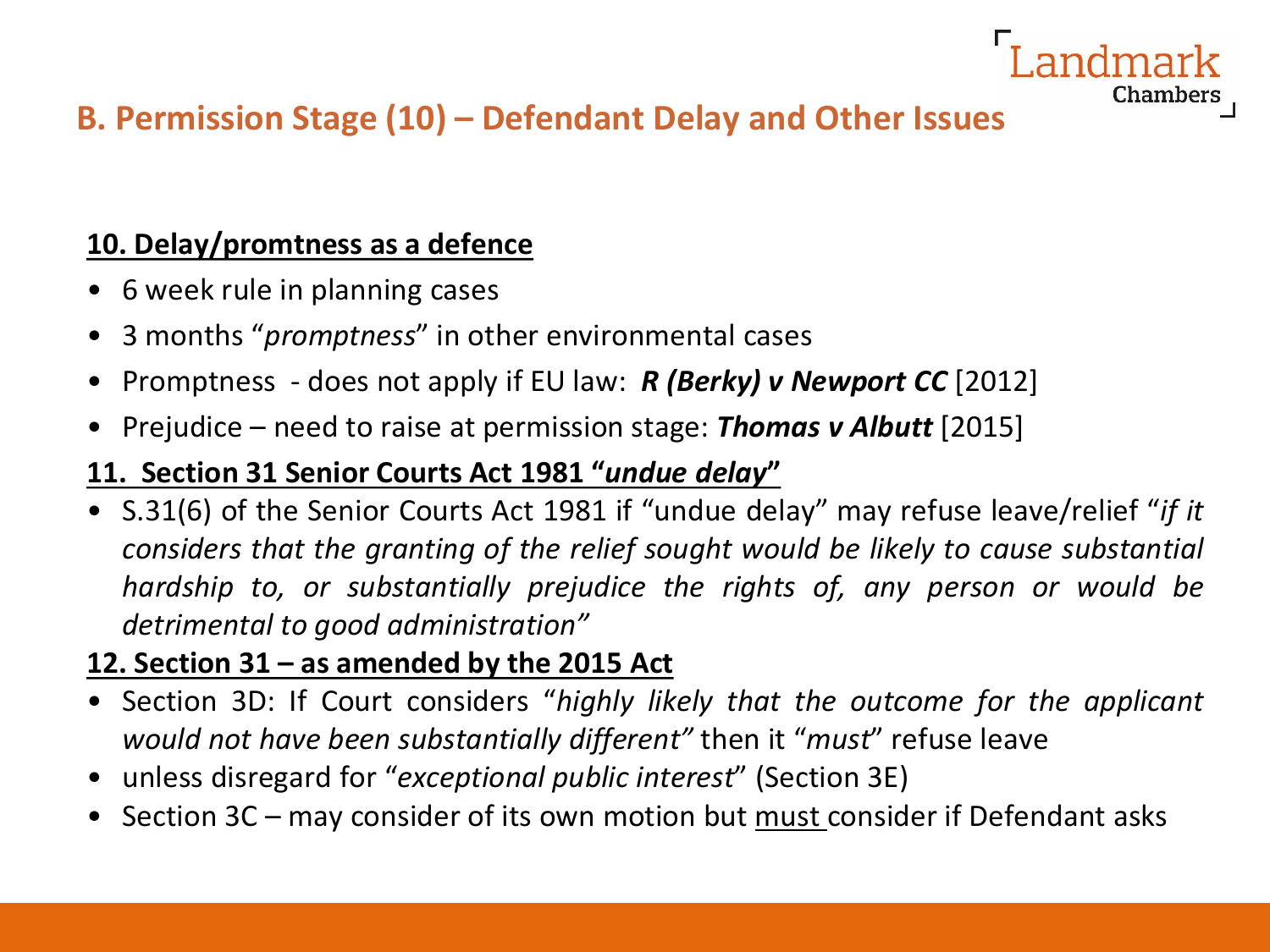## **C. Post-Permission Stage (1) - Actions for Defendants/Ips (i)**

### **1. Detailed Grounds of Resistance and Evidence**

- DGs:
	- Sometimes overlooked strategically? or
	- Does anyone ever refer to or read these? Overtaken by skeleton?
- Evidence:
	- Key for Defendants: real opportunity when well managed to present, and improve, case

- Credibility
- Also: Manage and protect from other issues which may arise;
- Also: opportunity to set and explain approach (very useful in technical cases)
- Ex post facto; treated by the Courts with caution but often admitted; have close regard to Stanley Burnton J in *R(Nash) v Chelsea College* [2001]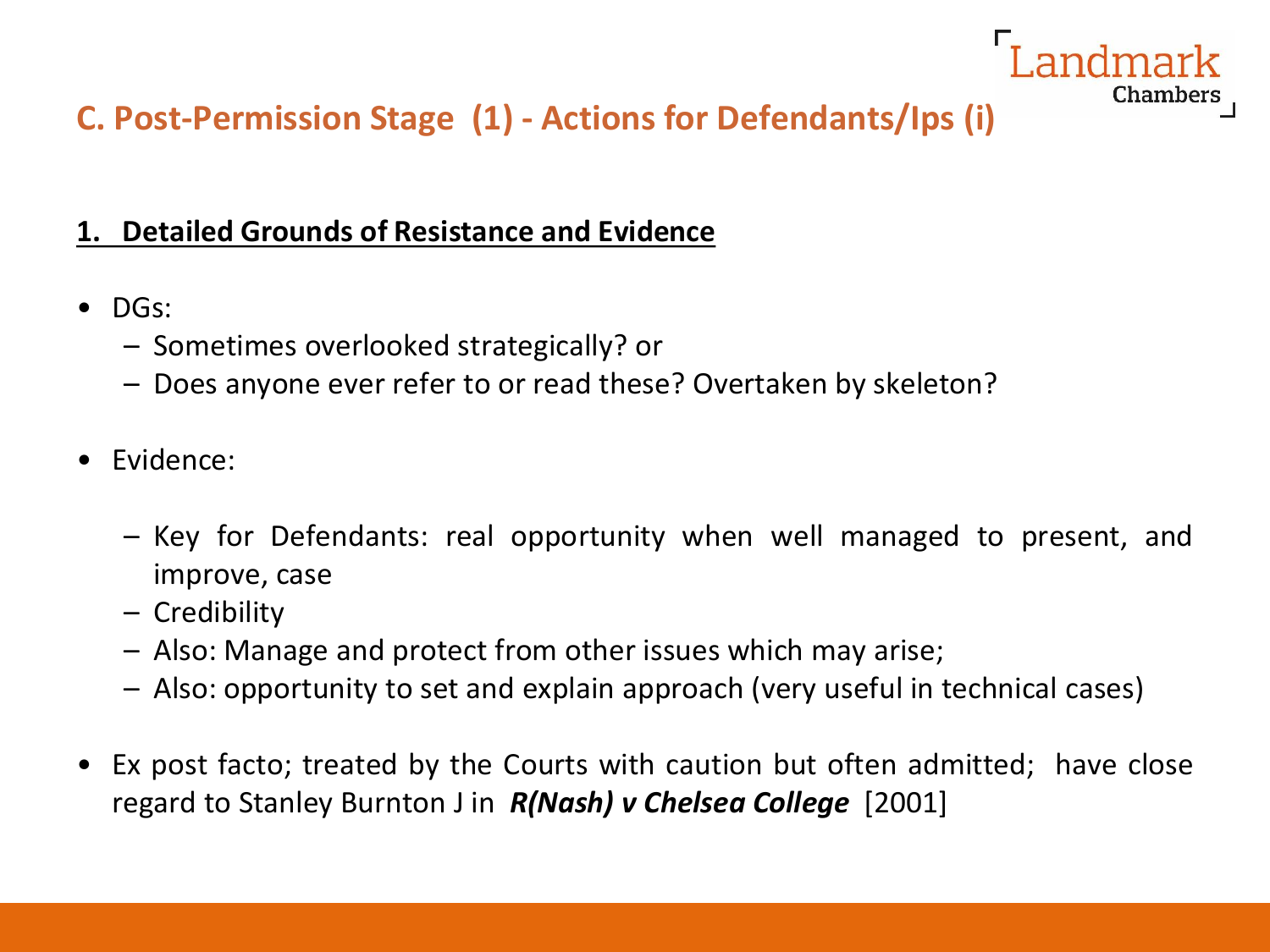## **C. Post-Permission Stage (1) - Actions for Defendants/Ips (ii)**

*R(Nash) v Chelsea College* [2001]

*(i) Where there is a statutory duty to give reasons as part of the notification of the decision, so that … "the adequacy of the reasons is itself made a condition of the legality of the decision", only in exceptional circumstances, if at all, will the Court accept subsequent evidence of the reasons;*

Chamber

*(ii) In other cases, the Court will be cautious about accepting late reasons. The relevant considerations include the following, which to a significant degree overlap:*

*(a) Whether the new reasons are consistent with the original reasons.*

*(b) Whether it is clear that the new reasons are indeed the original reasons of the whole committee.*

*(c) Whether there is a real risk that the later reasons have been composed subsequently in order to support the tribunal's decision, or are a retrospective justification of the original decision. This consideration is really an aspect of (b).*

*(d) The delay before the later reasons were put forward.*

*(e) The circumstances in which the later reasons were put forward. In particular, reasons put forward after the commencement of proceedings must be treated especially carefully. Conversely, reasons put forward during correspondence in which the parties are seeking to elucidate the decision should be approached more tolerantly.*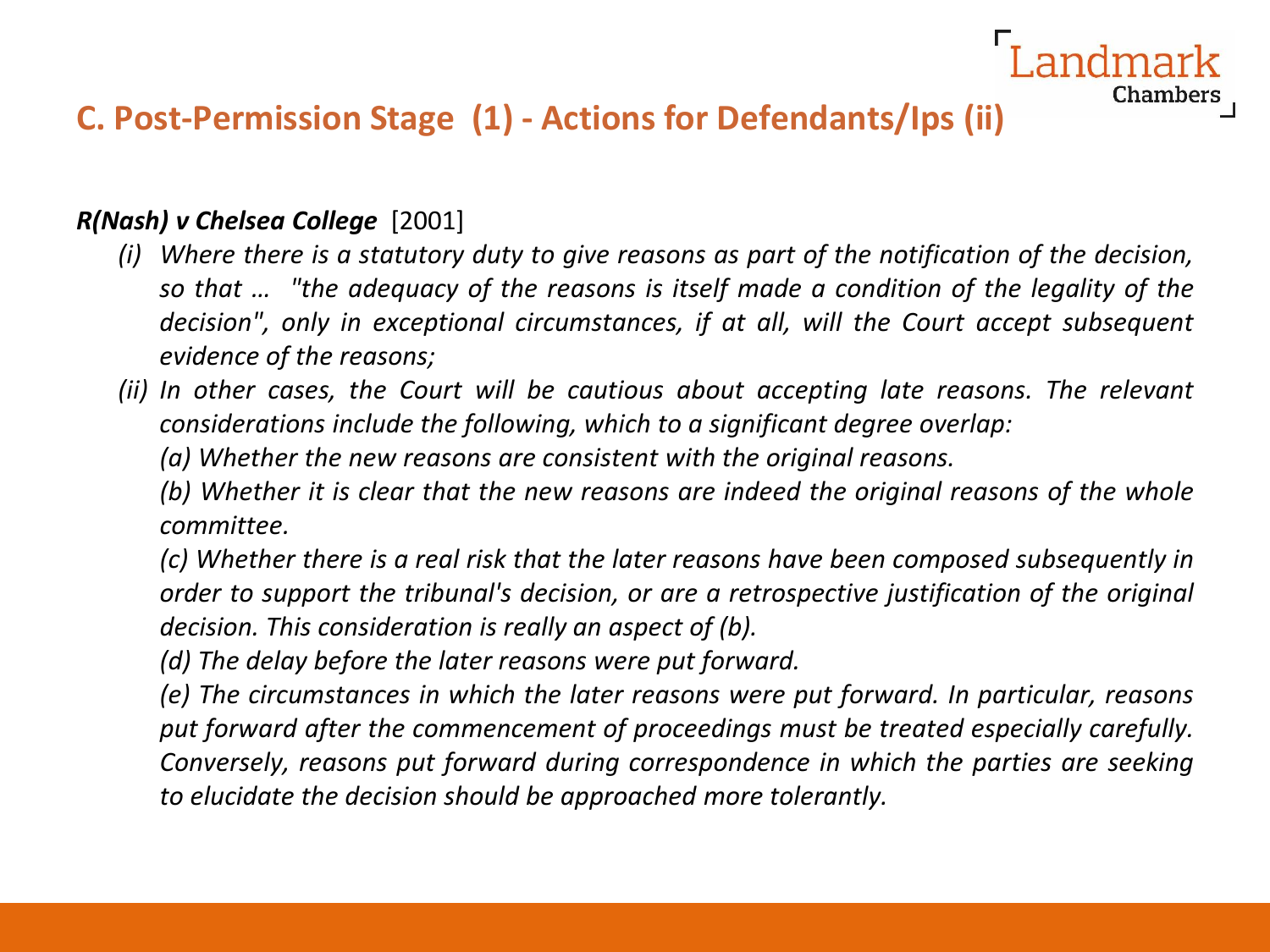## **C. Post-Permission Stage (1) - Actions for Defendants/IPs (iii)**

#### **2. Duty of Candour**

- Duty of Candour; concept well known
- But does it extend to documents as well as information?
- Public bodies may *choose* to disclose through relevant documents; Courts have *encouraged* ("best evidence rule") but compare *Tweed* [2007] per Lord Bingham at para 4 ("*it is ordinarily good practice to exhibit it…")* with *R (National Association of Health Stores) v SSH* [2005] ("best evidence rule is not simply a handy tool in the litigator's kit...in the absence of any *public interest in non-disclosure, a policy of non-production becomes untenable if the state is allowed to waive it at will….")*

- "*Defendant's Duty of Candour and Disclosure in Judicial Review Proceedings – A Discussion Paper",* April 2016, prepared for Lord Chief Justice by Mr Justice Cranston and Mr Justice Lewis: "*the better approach at present is to express the content of the duty of candour simply by reference to the existing case law dealing with the identification of relevant facts and the reasoning process"* which leaves the *"public body free to continue with the practice of voluntarily providing disclosure of relevant documents. If it is said that the disclosure of a particular document is necessary for fairly dealing with an issue, then that can be dealt with by means of an application for specific disclosure…"*
- And for IPs: *Belize Alliance of Conservation NGOs v DoE* [2004], Privy Council held IP "*under a duty to make candid disclosure to the court"*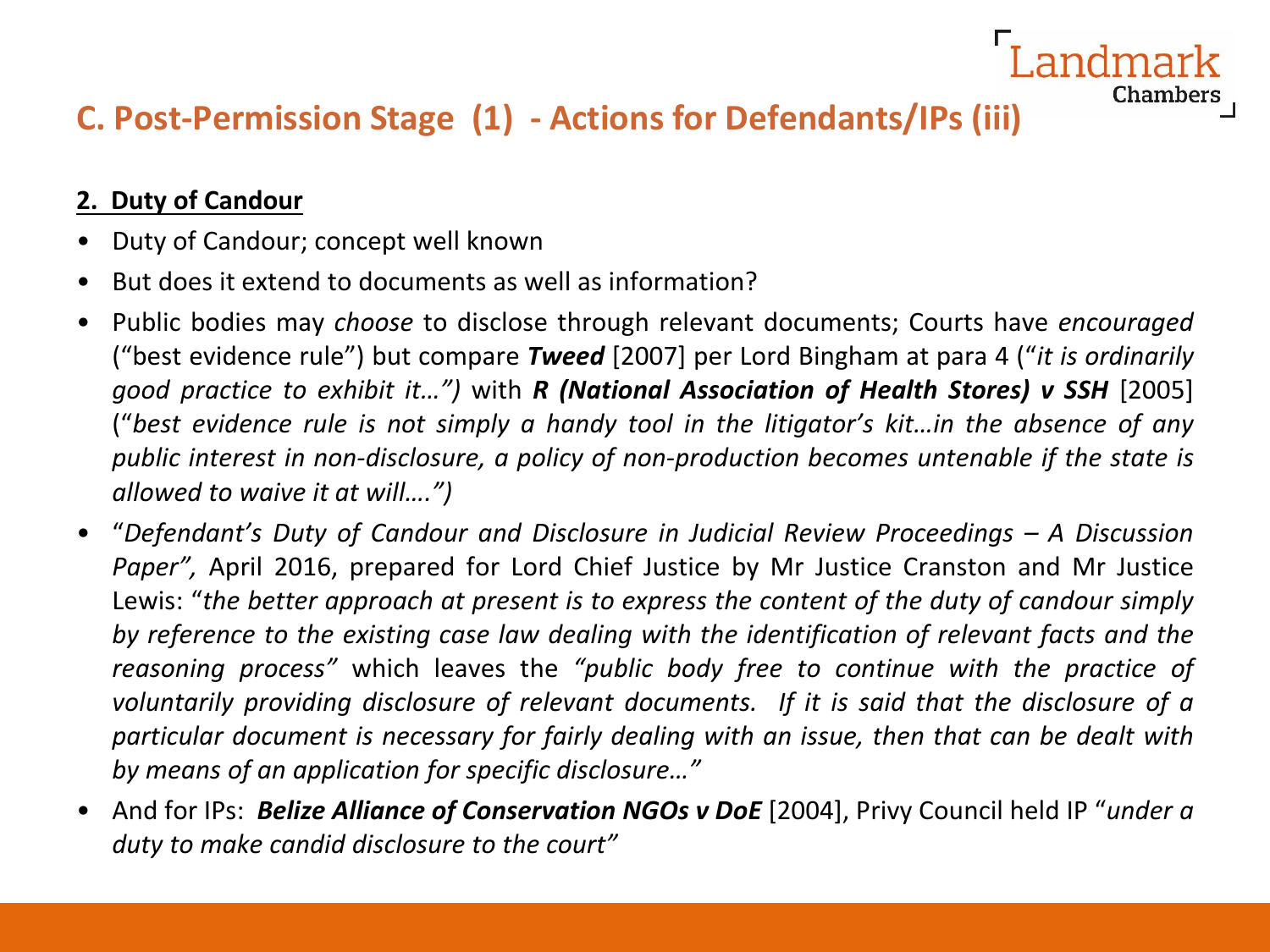# ndmark

Chambers

## **C. Post-permission stage (2) – Actions for Claimants**

### **3. Actions for Cs:**

- C's reply to Detailed Grounds, not in CPR but often provided for in Court orders: why do it? Why not?
- Part 18 requests
- Notices to admit facts
- Specific disclosure applications:
	- Post DGR and D evidence usually the right time;
	- Specific disclosure still exceptional;
	- *Richborough Estates v SSCLG* (2017, unreported) disclosure application in context of multi-developer claimant challenge to WMS. Court did order disclosure of matters put before minister – relevant to allegation of irrationality. Refused disclosure of advice to minister on need for consultation (and other legal advice) – said to be relevant to alleged LE of consultation.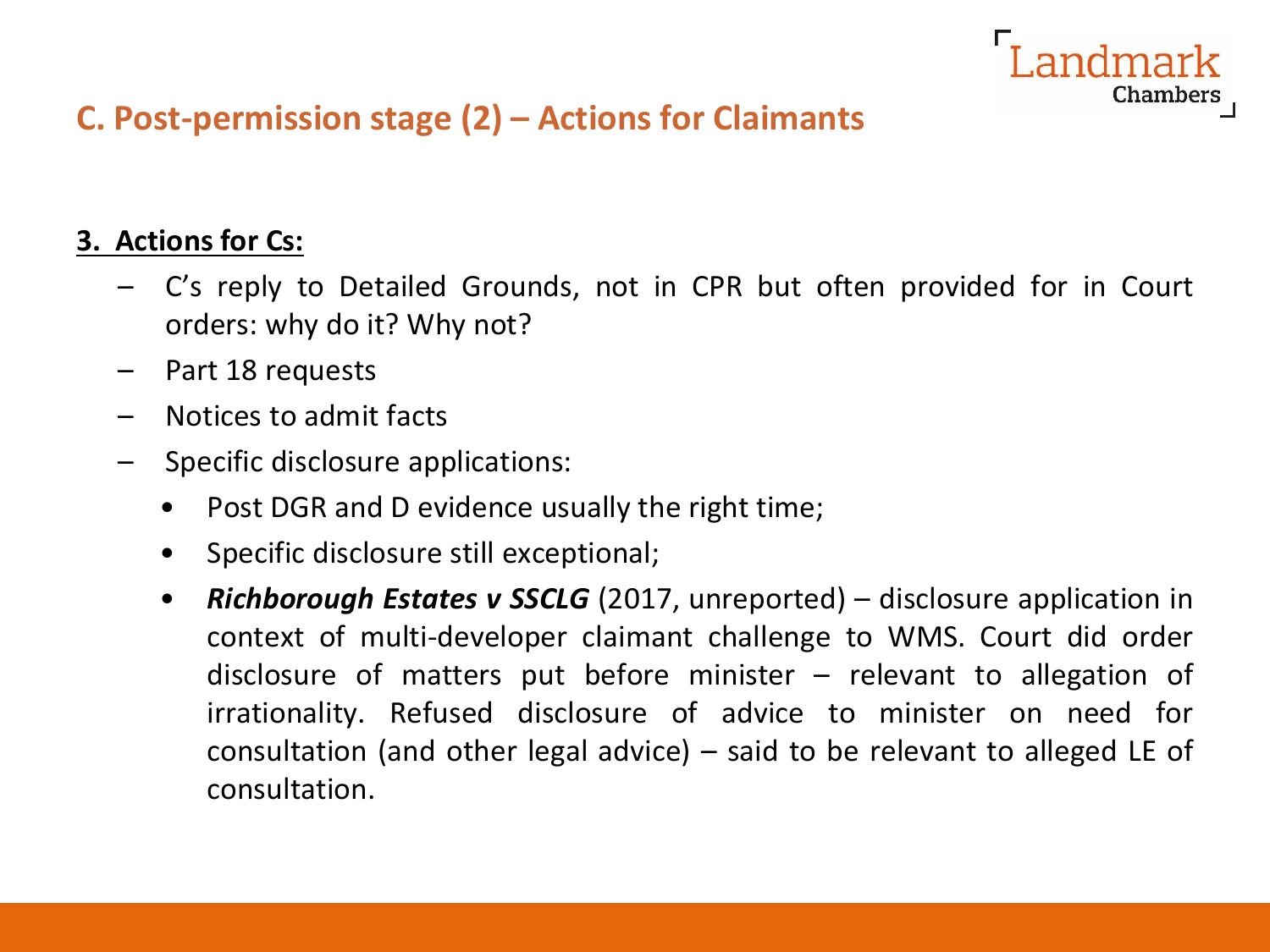# Chamber

## **C. Post-permission stage (2)**

## **4. Resisting specific disclosure**

- (a) Not necessary for fair and just resolution of proceedings*, Tweed* at para 3*;* this is the most common basis.
- (b) Court will not tolerate "*fishing expeditions*", *Tweed* at para 31, 46, 56
- (c) The volume of material, *Tweed at* para 4, 33, 37
- (d) Confidentiality, *Tweed* at para 33, 37, 57
- (e) Public Interest Immunity*, Tweed* at para 5, 25, 33, 41,58
- (f) Legal Professional Privilege

But if ordered - have to comply – *Babbage v SSHD* [2016]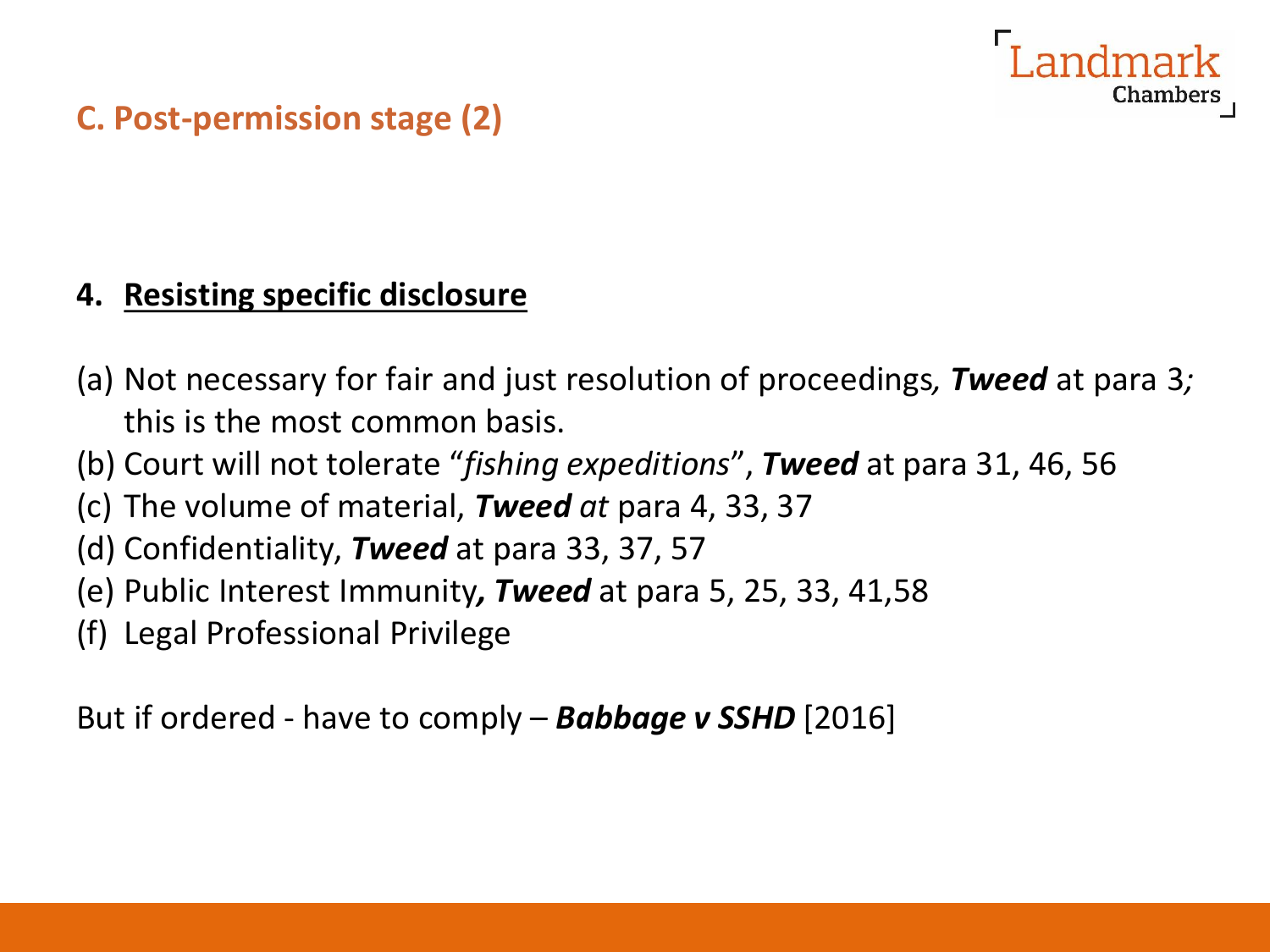

## **D. Substantive Hearing**

- Cross examination
- Skeletons and bundles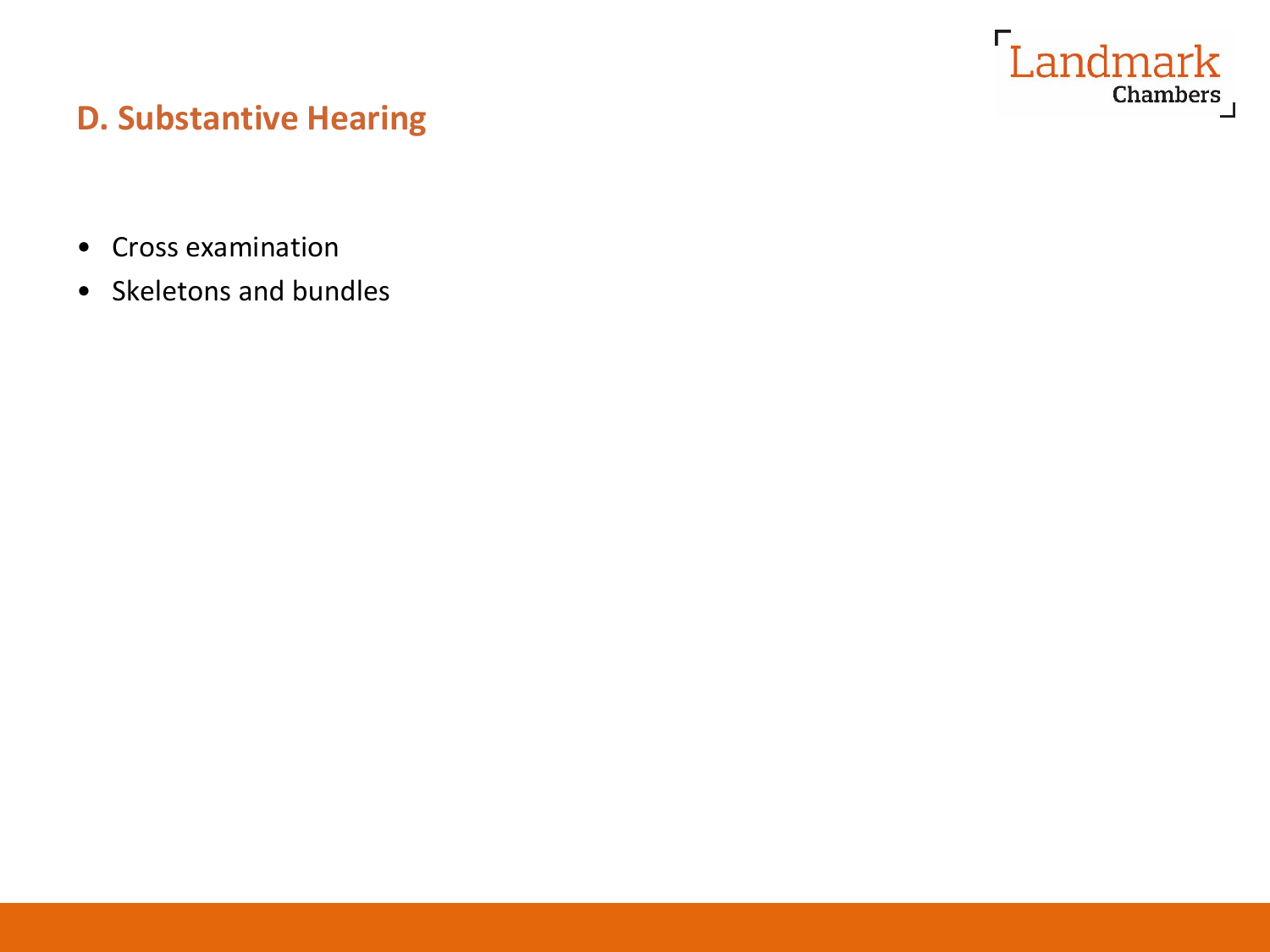## **D. Substantive hearing (1) – Cross-examination**

- Supposed to be very rare … but of late something odd happening …
- *1. Greaves v Boston Borough Council* [2014]:order by consent for XX on noise issues following remark of Gloster LJ; at substantive hearing Dove J. "*derived almost no benefit in reaching the conclusion as to whether or not there was an error of law in this case from the crossexamination of both witnesses*" and should be "*it became clear to me that it would seldom if ever be necessary or appropriate to order cross-examination of experts in cases of this kind*"

andmark

- *2. R. (Jedwell) v Denbighshire CC* [2016]*:* CA orders XX on if screening reasons ex-post facto see subsequent HC judgment [2016] 2 C.M.L.R. 49. Claim failed.
- *3. Benson v SSCLG* (2017): granted an application by the Appellant to XX a Planning Inspector in a s. 289: Grounds (1) the Inspector failed to properly exercise his discretion in refusing to consider late evidence produced on the day of the planning inquiry, and (2) the Inspector failed to give reasons for his refusal to consider the late evidence. Facts disputed.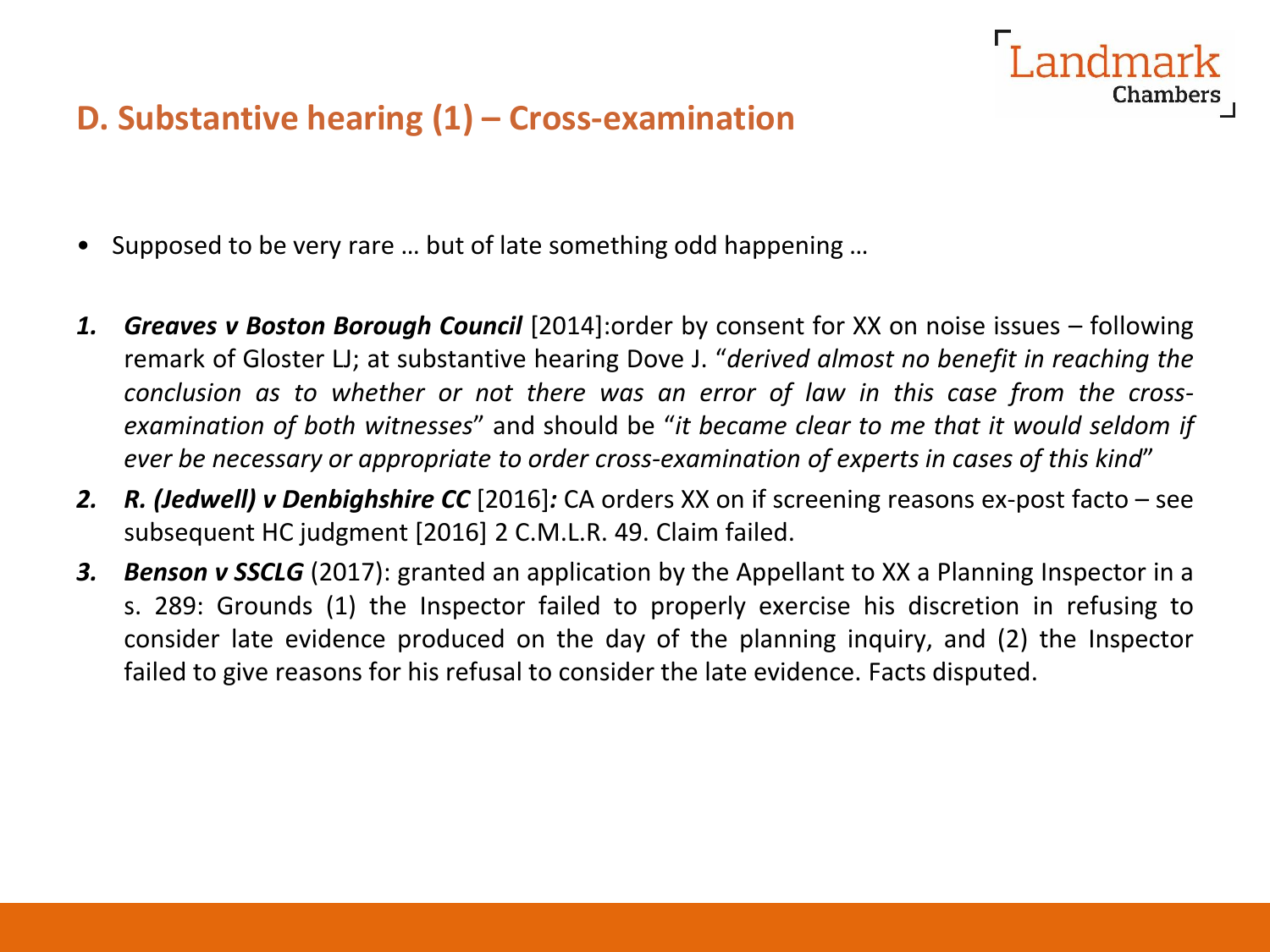## **D. Substantive hearing (2) – skeletons and bundles**

- *R (Network Rail) v Secretary of State for the Environment* [2017]
- Holgate J (lead Judge Planning Court) issues a strong reminder to claimants of the need to present concise and focused arguments/material

ndmark

- *"I regret the need to have to make some observations on the inappropriate manner in which the claim was put before the court"*
- Claimant succeeded on one simple point, but had submitted over 2,000 pages of material to the court and a lengthy skeleton argument, without proper cross-referencing, and in which the key ground *"had merely been alluded to in paragraph 76 and the first two lines of paragraph 77"* and "*the point was buried within the discussion of Ground 3 of the claim, a part of the Claimant's argument to which it does not belong".*
- *"The Claimant's skeleton argument was long, diffuse and often confused … The skeleton gave little help to the court"*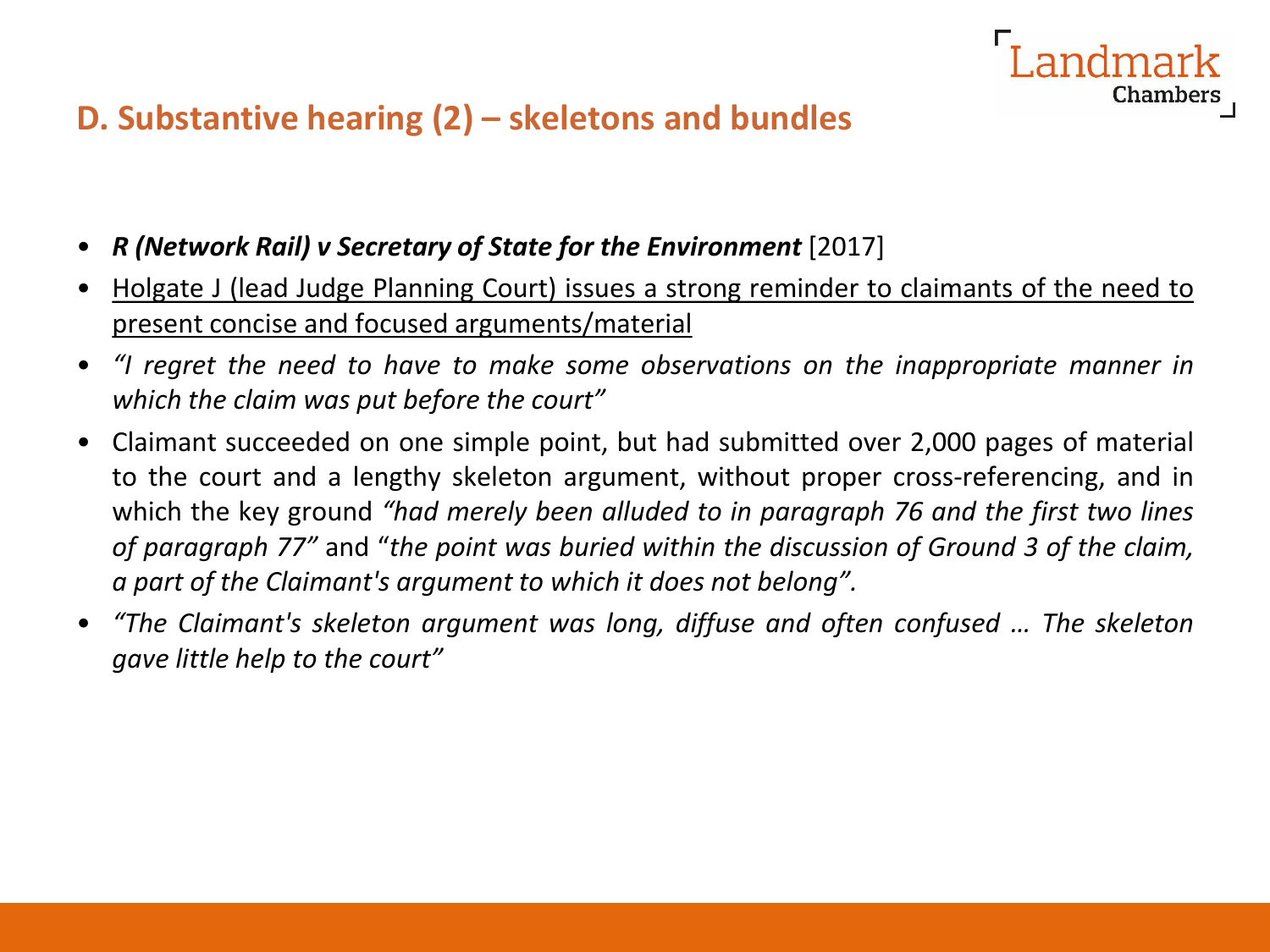## **D. Substantive hearing (3) – skeletons and bundles (2)**

• Holgate J stated that core bundle of 250 pages will generally be sufficient for the parties' legal arguments to be made

andmark

Chamber:

- "*Prolix or diffuse "grounds" and skeletons, along with excessively long bundles, impede the efficient handling of business in the Planning Court and are therefore contrary to the rationale for its establishment … Whichever party is at fault, such practices are likely to result in more time needing to be spent by the judge in pre-reading material so as to penetrate or decode the arguments being presented, the hearing may take longer, and the time needed to prepare a judgment may become extended. Consequently, a disproportionate amount of the Court's finite resources may have to be given to a case prepared in this way and diverted from other litigants waiting for their matters to be dealt with. Such practices do not comply with the overriding objective and the duties of the parties ... They are unacceptable*".
- He warned that in the face of such *'unacceptable'* conduct, the court has a range of case management powers at its disposal, including the power to refuse to accept excessively long skeletons or bundles and to impose costs penalties.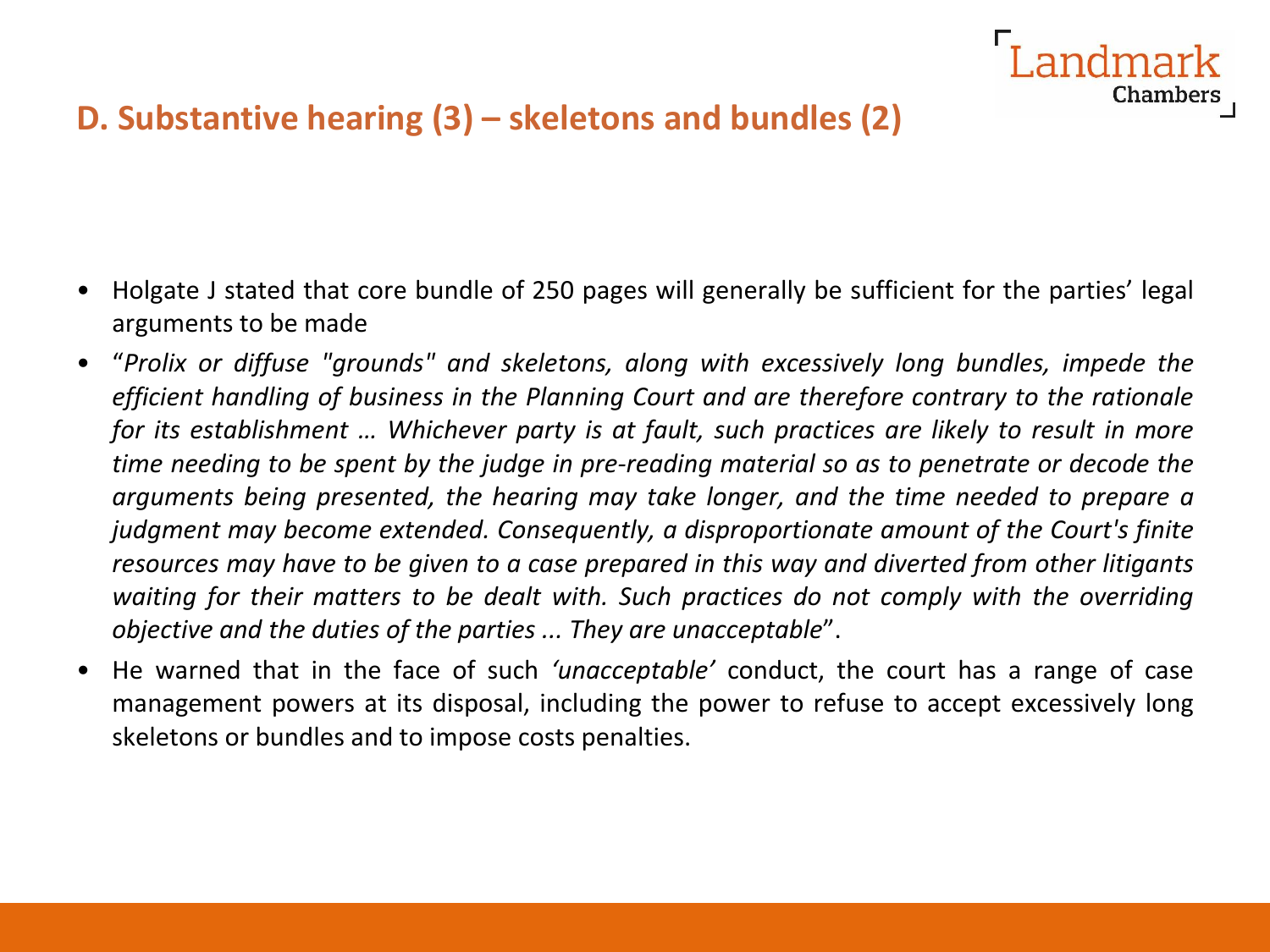

## **D. Substantive hearing (5) – skeletons and bundles (4)**

#### **Other tactical / procedural points**

- Standard directions for timetable of skeletons and bundles – are they suitable?
	- Are they best?
- Expedited directions?
- On appeals see Practice Directions:
	- Court of Appeal: CPR r52 and PD52C
	- Supreme Court: Practice Direction 5 and 6
- Ensuring compliance
- CA rules on length of skeletons draconian (25 pages, and font and footnote size limits). Disobey at your peril.
- Does this create an issue? Lengthen oral hearings?

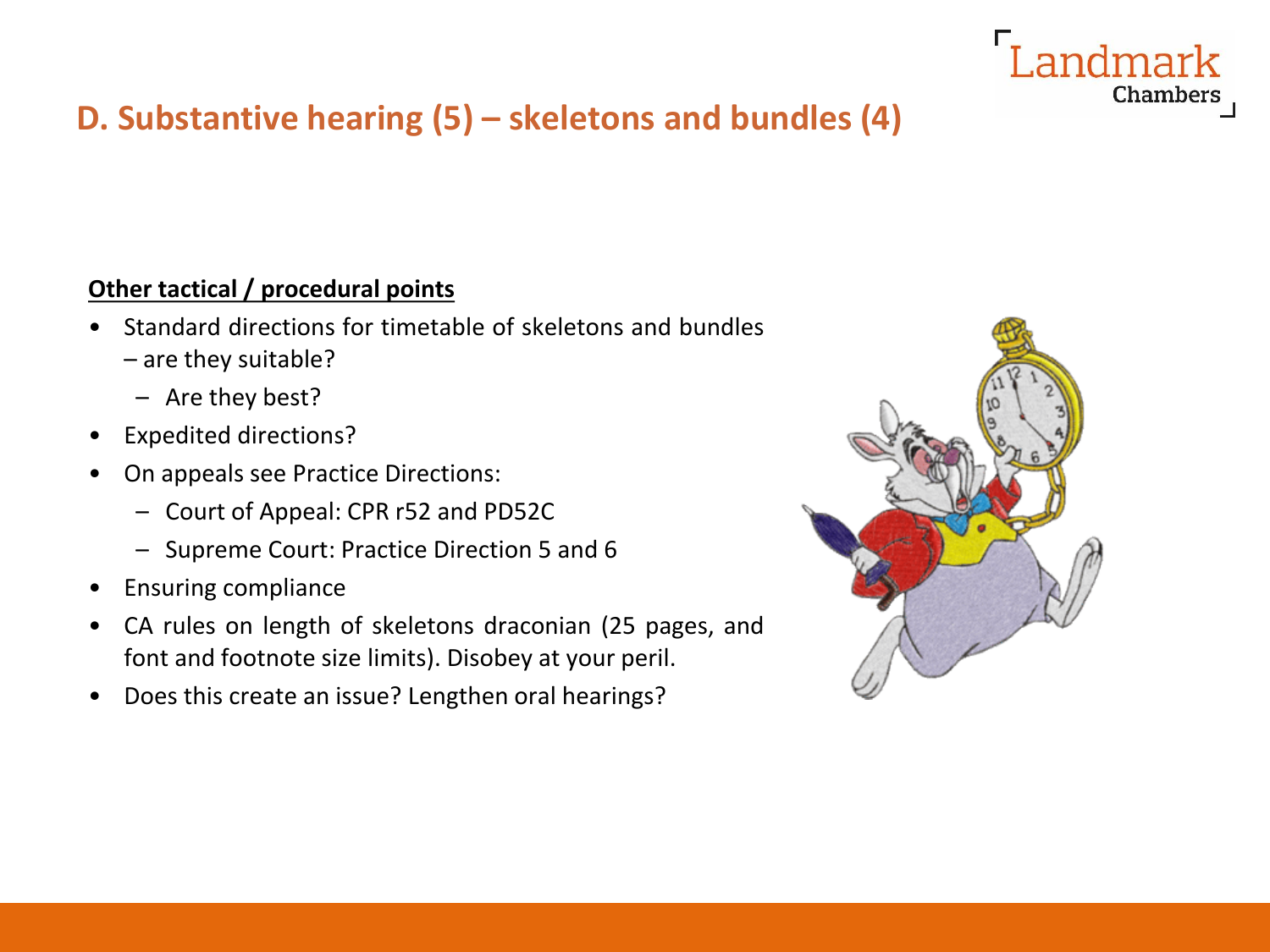# andmark Chambers

## **E. Settlement**

- If settle:
	- Withdrawal/discontinuance
	- Consent order (needs reasons)
- Need comply with JR Guide section 22;
- If costs disputed need follow procedure set down – written reps etc.;
- A new danger with late settlement …